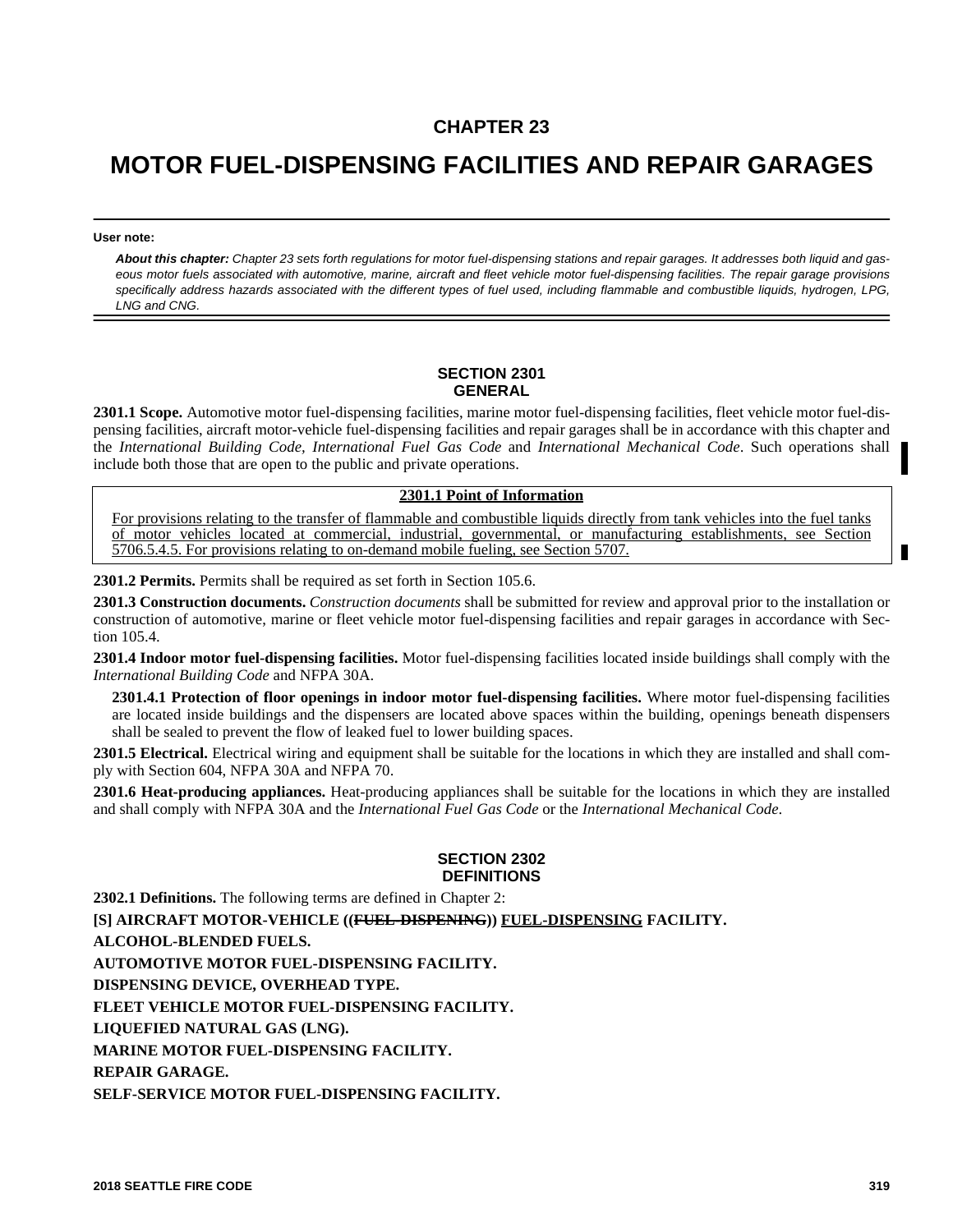# **SECTION 2303 LOCATION OF DISPENSING DEVICES**

**2303.1 Location of dispensing devices.** Dispensing devices shall be located as follows:

- 1. Ten feet (3048 mm) or more from *lot lines*.
- 2. Ten feet (3048 mm) or more from buildings having combustible exterior wall surfaces or buildings having noncombustible exterior wall surfaces that are not part of a 1-hour fire-resistance-rated assembly or buildings having combustible overhangs.

**Exception:** Canopies constructed in accordance with the *International Building Code* providing weather protection for the fuel islands.

- 3. Such that all portions of the vehicle being fueled will be on the premises of the motor fuel-dispensing facility.
- 4. Such that the nozzle, where the hose is fully extended, will not reach within 5 feet (1524 mm) of building openings.
- 5. Twenty feet (6096 mm) or more from fixed sources of ignition.

**[S] 2303.2 Emergency disconnect switches.** An *approved* emergency disconnect switch shall be provided at an *approved* location to stop the transfer of fuel to the fuel dispensers in the event of a fuel spill or other emergency. The emergency disconnect switch for exterior fuel dispensers shall be provided with *ready access* and shall be located within 100 feet (30 480 mm) of, but not less than 20 feet (6096 mm) from, the fuel dispensers. For interior fuel-dispensing operations, the emergency disconnect switch shall be provided with *ready access* and be installed at an *approved* location. Such devices shall be distinctly *labeled* as: EMERGENCY FUEL SHUTOFF. Signs shall be provided in *approved* locations, and letters shall not be less than 3 inches (76.2 mm) in height and  $1/2$  inch (12.7 mm) in stroke.

**2303.2.1 Height.** The height of the emergency disconnect switch shall be not less than 42 inches (1067 mm) and not more than 48 inches (1219 mm) measured vertically, from the floor level to the activating button.

#### **SECTION 2304 DISPENSING OPERATIONS**

**2304.1 Supervision of dispensing.** The dispensing of fuel at motor fuel-dispensing facilities shall be conducted by a qualified attendant or shall be under the supervision of a qualified attendant at all times or shall be in accordance with Section 2304.3.

**2304.2 Attended self-service motor fuel-dispensing facilities.** Attended self-service motor fuel-dispensing facilities shall comply with Sections 2304.2.1 through 2304.2.5. Attended self-service motor fuel-dispensing facilities shall have not less than one qualified attendant on duty while the facility is open for business. The attendant's primary function shall be to supervise, observe and control the dispensing of fuel. The attendant shall prevent the dispensing of fuel into containers that do not comply with Section 2304.4.1, control sources of ignition, give immediate attention to accidental spills or releases, and be prepared to use fire extinguishers.

**2304.2.1 Special-type dispensers.** *Approved* special-dispensing devices and systems such as, but not limited to, card- or coin-operated and remote-preset types, are allowed at motor fuel-dispensing facilities provided that there is not less than one qualified attendant on duty while the facility is open to the public. Remote preset-type devices shall be set in the "off" position while not in use so that the dispenser cannot be activated without the knowledge of the attendant.

**2304.2.2 Emergency controls.** *Approved* emergency controls shall be provided in accordance with Section 2303.2.

**2304.2.3 Operating instructions.** Dispenser operating instructions shall be conspicuously posted in *approved* locations on every dispenser.

**2304.2.4 Obstructions to view.** Dispensing devices shall be in clear view of the attendant at all times. Obstructions shall not be placed between the dispensing area and the attendant.

**2304.2.5 Communications.** The attendant shall be able to communicate with persons in the dispensing area at all times. An *approved* method of communicating with the fire department shall be provided for the attendant.

**2304.3 Unattended self-service motor fuel-dispensing facilities.** Unattended self-service motor fuel-dispensing facilities shall comply with Sections 2304.3.1 through 2304.3.7.

**2304.3.1 General.** Where *approved,* unattended self-service motor fuel-dispensing facilities are allowed. As a condition of approval, the *owner* or operator shall provide, and be accountable for, daily site visits, regular equipment inspection and maintenance.

**2304.3.2 Dispensers.** Dispensing devices shall comply with Section 2306.7. Dispensing devices operated by the insertion of coins or currency shall not be used unless *approved.*

**2304.3.3 Emergency controls.** *Approved* emergency controls shall be provided in accordance with Section 2303.2. Emergency controls shall be of a type that is only manually resettable.

**2304.3.4 Operating instructions.** Dispenser operating instructions shall be conspicuously posted in *approved* locations on every dispenser and shall indicate the location of the emergency controls required by Section 2304.3.3.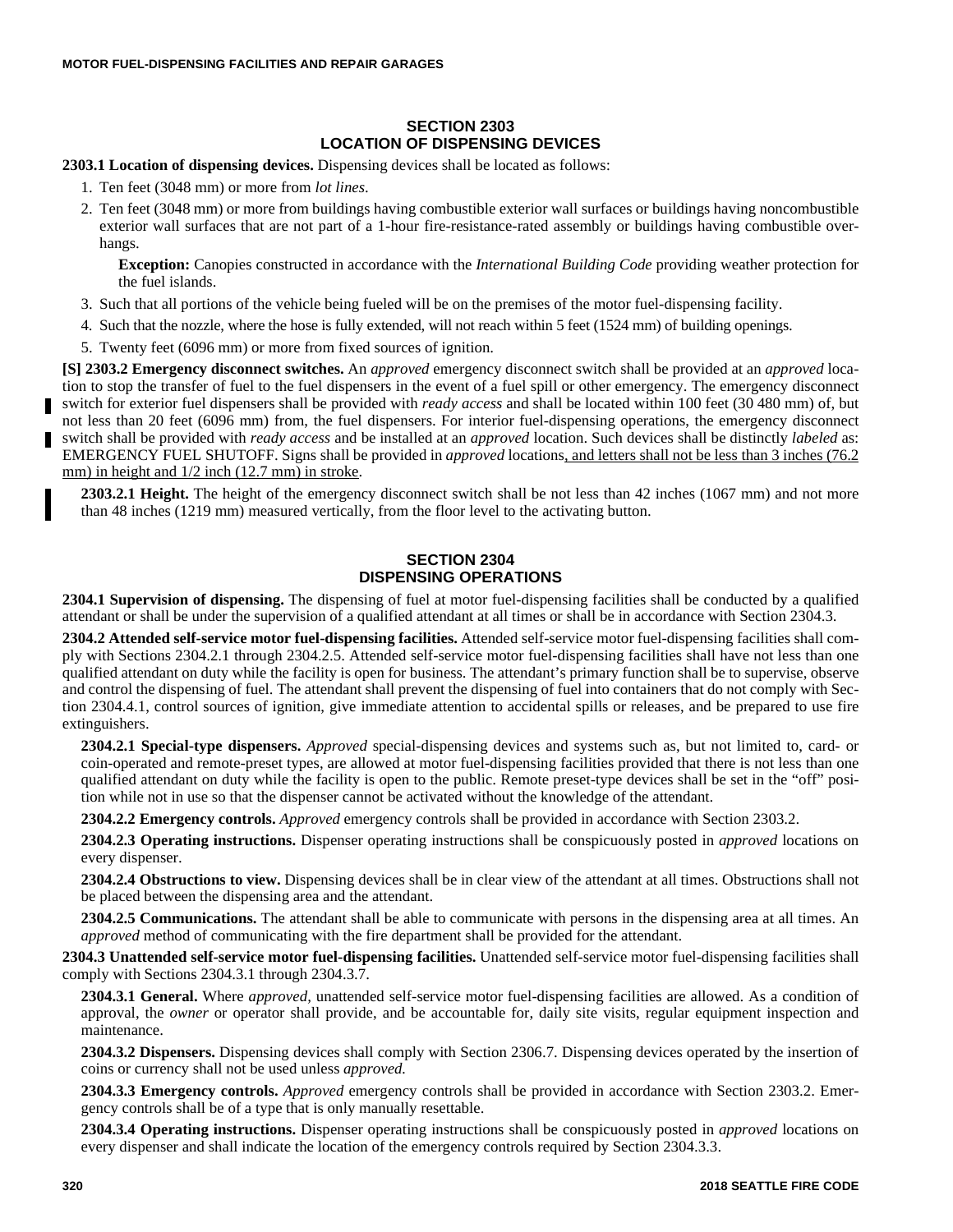**2304.3.5 Emergency procedures.** An *approved* emergency procedures sign, in addition to the signs required by Section 2305.6, shall be posted in a conspicuous location and shall read:

# IN CASE OF FIRE, SPILL OR RELEASE 1. USE EMERGENCY PUMP SHUTOFF 2. REPORT THE ACCIDENT! FIRE DEPARTMENT TELEPHONE NO. FACILITY ADDRESS

**2304.3.6 Communications.** A telephone not requiring a coin to operate or other *approved,* clearly identified means to notify the fire department shall be provided on the site in a location *approved* by the *fire code official.*

**2304.3.7 Quantity limits.** Dispensing equipment used at unsupervised locations shall comply with one of the following:

- 1. Dispensing devices shall be programmed or set to limit uninterrupted fuel delivery to 25 gallons (95 L) and require a manual action to resume delivery.
- 2. The amount of fuel being dispensed shall be limited in quantity by a preprogrammed card as *approved.*

**2304.4 Dispensing into portable containers.** The dispensing of flammable or *combustible liquids* into portable *approved* containers shall comply with Sections 2304.4.1 through 2304.4.3.

**[S] 2304.4.1 Approved containers required.** Class I, II and IIIA liquids shall not be dispensed into a portable container unless such container does not exceed a 6-gallon (22.7 L) capacity, is *listed* or of *approved* material and construction, and has a tight closure with a screwed or spring-loaded cover so designed that the contents can be dispensed without spilling. Liquids shall not be dispensed into portable or cargo tanks.

It is unlawful to sell, offer for sale, or distribute any container for the storage and/or handling of flammable liquids, unless such container has been approved for such purpose under applicable provisions of this code.

**2304.4.2 Nozzle operation.** A hose nozzle valve used for dispensing Class I liquids into a portable container shall be in compliance with Section 2306.7.6 and be manually held open during the dispensing operation.

**2304.4.3 Location of containers being filled.** Portable containers shall not be filled while located inside the trunk, passenger compartment or truck bed of a vehicle.

### **SECTION 2305 OPERATIONAL REQUIREMENTS**

**2305.1 Tank filling operations for Class I, II or III liquids.** Delivery operations to tanks for Class I, II or III liquids shall comply with Sections 2305.1.1 through 2305.1.3 and the applicable requirements of Chapter 57.

**2305.1.1 Delivery vehicle location.** Where liquid delivery to above-ground storage tanks is accomplished by positive-pressure operation, tank vehicles shall be positioned not less than 25 feet (7620 mm) from tanks receiving Class I liquids and 15 feet (4572 mm) from tanks receiving Class II and IIIA liquids, measured from the tank to the nearest unloading valve on the tank vehicle.

**2305.1.2 Tank capacity calculation.** The driver, operator or attendant of a tank vehicle shall, before making delivery to a tank, determine the unfilled, available capacity of such tank by an *approved* gauging device.

**2305.1.3 Tank fill connections.** Delivery of flammable liquids to tanks more than 1,000 gallons (3785 L) in capacity shall be made by means of *approved* liquid- and vapor-tight connections between the delivery hose and tank fill pipe. Where tanks are equipped with any type of vapor recovery system, all connections required to be made for the safe and proper functioning of the particular vapor recovery process shall be made. Such connections shall be made liquid and vapor tight and remain connected throughout the unloading process. Vapors shall not be discharged at grade level during delivery.

**2305.2 Equipment maintenance and inspection.** Motor fuel-dispensing facility equipment shall be maintained in proper working order at all times in accordance with Sections 2305.2.1 through 2305.2.5.

**2305.2.1 Inspections.** Flammable and *combustible liquid* fuel-dispensing and containment equipment shall be periodically inspected where required by the *fire code official* to verify that the equipment is in proper working order and not subject to leakage. Records of inspections shall be maintained.

**2305.2.2 Repairs and service.** The *fire code official* is authorized to require damaged or unsafe containment and dispensing equipment to be repaired or serviced in an *approved* manner.

**2305.2.3 Dispensing devices.** Where maintenance to Class I liquid dispensing devices becomes necessary and such maintenance could allow the accidental release or ignition of liquid, the following precautions shall be taken before such maintenance is begun:

1. Only persons knowledgeable in performing the required maintenance shall perform the work.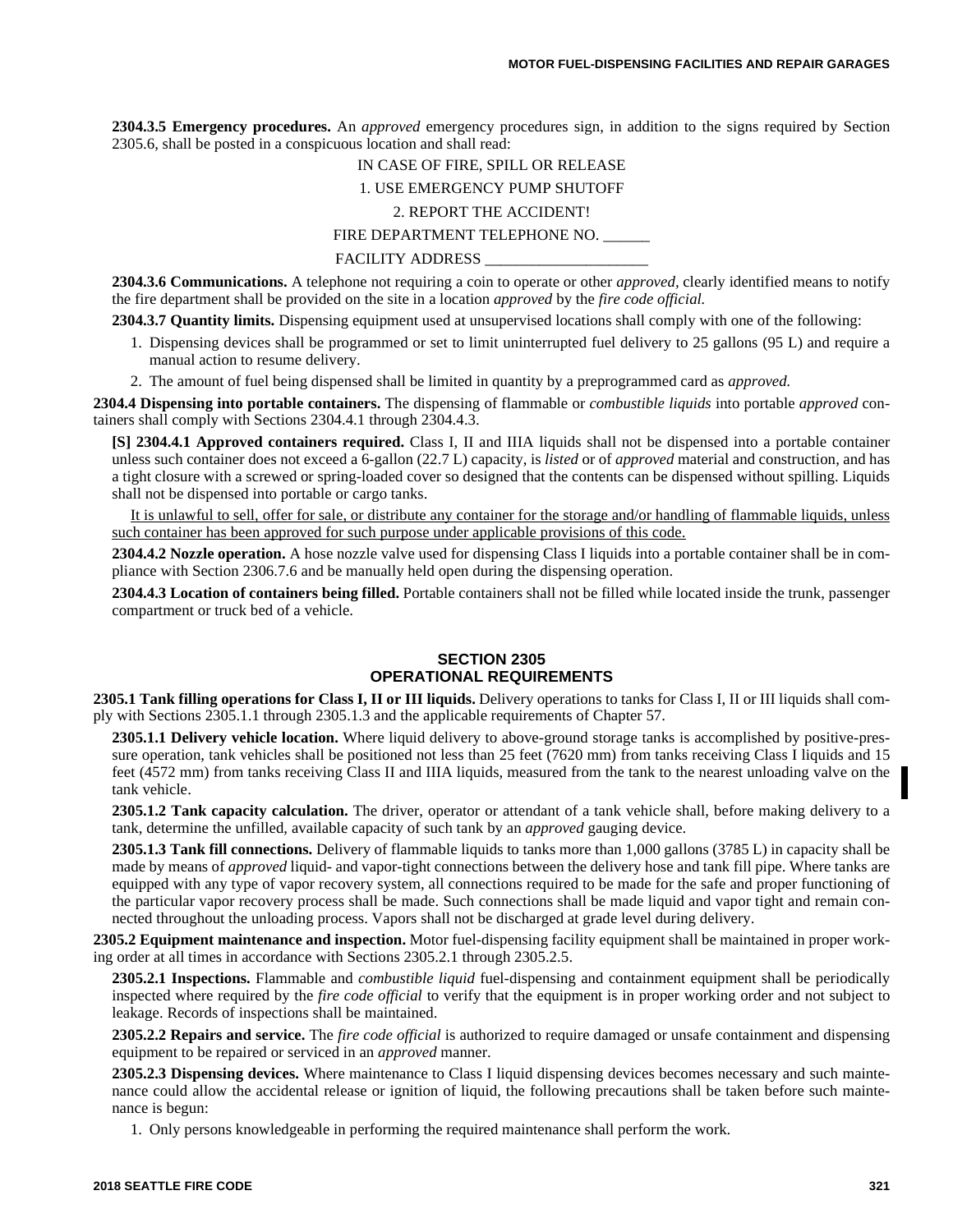- 2. Electrical power to the dispensing device and pump serving the dispenser shall be shut off at the main electrical disconnect panel.
- 3. The emergency shutoff valve at the dispenser, where installed, shall be closed.
- 4. Vehicle traffic and unauthorized persons shall be prevented from coming within 12 feet (3658 mm) of the dispensing device.

**2305.2.4 Emergency shutoff valves.** Automatic emergency shutoff valves required by Section 2306.7.4 shall be checked not less than once per year by manually tripping the hold-open linkage.

**2305.2.5 Leak detectors.** Leak detection devices required by Section 2306.7.7.1 shall be checked and tested not less than annually in accordance with the manufacturer's specifications to ensure proper installation and operation.

**2305.3 Spill control.** Provisions shall be made to prevent liquids spilled during dispensing operations from flowing into buildings. Acceptable methods include, but shall not be limited to, grading driveways, raising doorsills or other *approved* means.

**2305.4 Sources of ignition.** Smoking and open flames shall be prohibited in areas where fuel is dispensed. The engines of vehicles being fueled shall be shut off during fueling. Electrical equipment shall be in accordance with NFPA 70.

**2305.5 Fire extinguishers.** *Approved* portable fire extinguishers complying with Section 906 with a minimum rating of 2-A:20- B:C shall be provided and located such that an extinguisher is not more than 75 feet (22 860 mm) from pumps, dispensers or storage tank fill-pipe openings.

**2305.6 Warning signs.** Warning signs shall be conspicuously posted within sight of each dispenser in the fuel-dispensing area and shall state the following:

- 1. No smoking.
- 2. Shut off motor.
- 3. Discharge your static electricity before fueling by touching a metal surface away from the nozzle.
- 4. To prevent static charge, do not reenter your vehicle while gasoline is pumping.
- 5. If a fire starts, do not remove nozzle—back away immediately.
- 6. It is unlawful and dangerous to dispense gasoline into unapproved containers.
- 7. No filling of portable containers in or on a motor vehicle. Place container on ground before filling.

**2305.7 Control of brush and debris.** Fenced and diked areas surrounding above-ground tanks shall be kept free from vegetation, debris and other material that is not necessary to the proper operation of the tank and piping system.

Weeds, grass, brush, trash and other combustible materials shall be kept not less than 10 feet (3048 mm) from fuel-handling equipment.

#### **SECTION 2306**

# **FLAMMABLE AND COMBUSTIBLE LIQUID MOTOR FUEL-DISPENSING FACILITIES**

**2306.1 General.** Storage of flammable and *combustible liquids* shall be in accordance with Chapter 57 and Sections 2306.2 through 2306.6.3.

**2306.2 Method of storage.** *Approved* methods of storage for Class I, II and III liquid fuels at motor fuel-dispensing facilities shall be in accordance with Sections 2306.2.1 through 2306.2.6.

**2306.2.1 Underground tanks.** Underground tanks for the storage of Class I, II and IIIA liquid fuels shall comply with Chapter 57.

**2306.2.1.1 Inventory control for underground tanks.** Accurate daily inventory records shall be maintained and reconciled on underground fuel storage tanks for indication of possible leakage from tanks and piping. The records shall include records for each product showing daily reconciliation between sales, use, receipts and inventory on hand. Where there is more than one system consisting of tanks serving separate pumps or dispensers for a product, the reconciliation shall be ascertained separately for each tank system. A consistent or accidental loss of product shall be immediately reported to the *fire code official*.

**2306.2.2 Above-ground tanks located inside buildings.** Above-ground tanks for the storage of Class I, II and IIIA liquid fuels are allowed to be located in buildings. Such tanks shall be located in special enclosures complying with Section 2306.2.6, in a liquid storage room or a liquid storage warehouse complying with Chapter 57, or shall be *listed* and *labeled* as protected above-ground tanks in accordance with UL 2085.

**[S] 2306.2.3 Above-ground tanks located outdoors, above grade.** Above-ground tanks shall not be used for the storage of Class I, II or III liquid motor fuels, except as provided by this section.

1. Above-ground tanks used for outdoor, above-grade storage of Class I liquids shall be *listed* and *labeled* as protected above-ground tanks in accordance with UL 2085 and shall be in accordance with Chapter 57. Such tanks shall be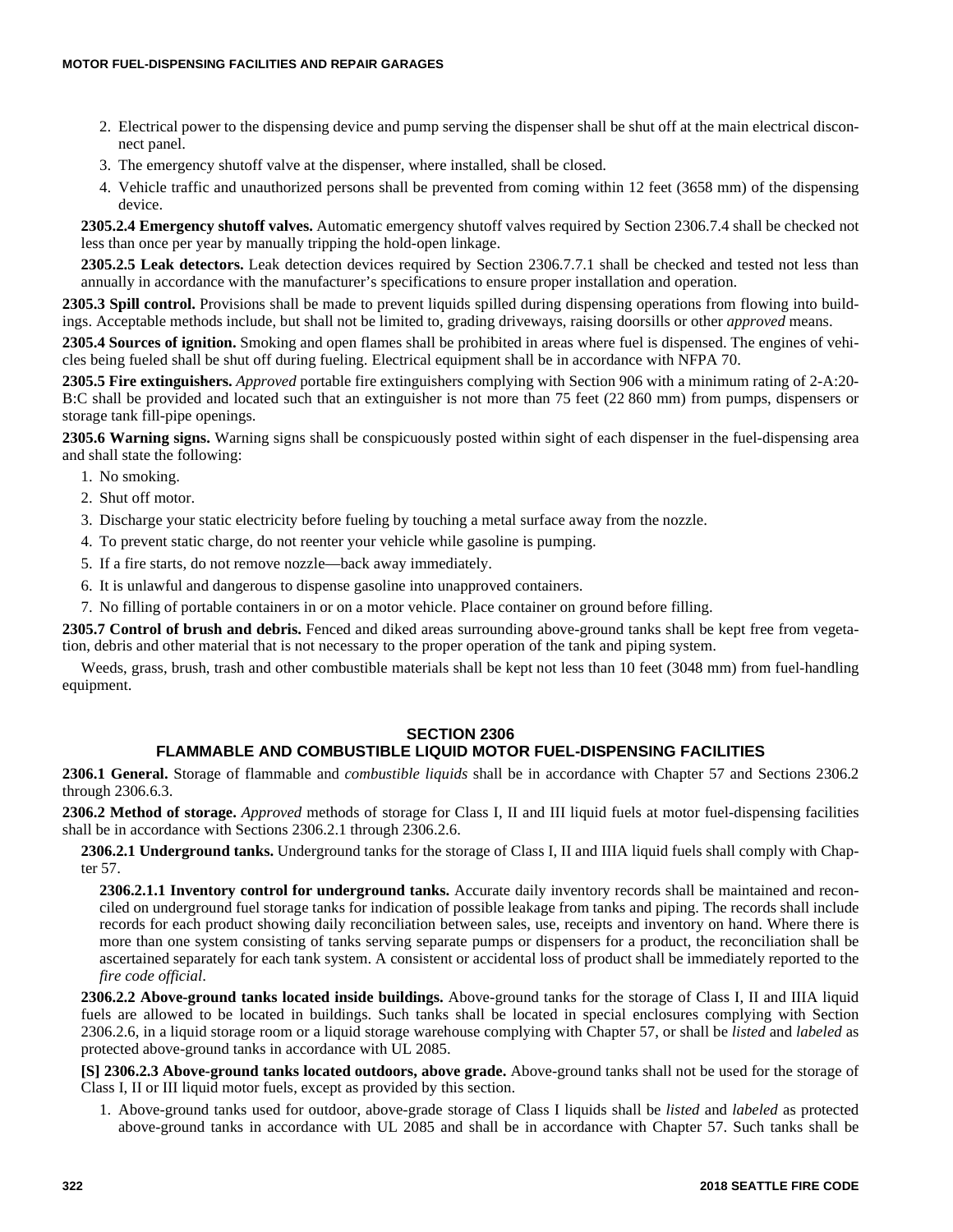located in accordance with Table 2306.2.3, and are only allowed to be located outside the *fire district* in industrial zones as defined in the *Seattle Land Use Code.*

2. Above-ground tanks used for outdoor, above-grade storage of Class II or IIIA liquids shall be *listed* and *labeled* as protected above-ground tanks in accordance with UL 2085 and shall be installed in accordance with Chapter 57. Tank locations shall be in accordance with Table 2306.2.3.

**Exception:** Other above-ground tanks that comply with Chapter 57 where *approved* by the *fire code official*.

3. Tanks containing fuels shall not exceed 12,000 gallons (45 420 L) in individual capacity or ((48,000 gallons (181 680  $\pm$ ))) 12,000 gallons (45 420 L) in aggregate capacity. Installations with the maximum allowable aggregate capacity shall be separated from other such installations by not less than 100 feet (30 480 mm).

**Exception:** Tanks containing Class II or IIIA liquid fuels are allowed up to a maximum aggregate capacity of 48,000 gallons (181 680 L) with a maximum aggregate capacity of all flammable and combustible liquids in above-ground tanks of 48,000 gallons (181 680 L).

- 4. Tanks located at farms, construction projects, or rural areas shall comply with Section 5706.2.
- 5. Above-ground tanks used for outdoor, above-grade storage of Class IIIB liquid motor fuel shall be *listed* and *labeled* in accordance with UL 142 or *listed* and *labeled* as protected above-ground tanks in accordance with UL 2085 and shall be installed in accordance with Chapter 57*.* Tank locations shall be in accordance with Table 2306.2.3.

| <b>TANK TYPE</b>                 | <b>INDIVIDUAL TANK</b><br><b>CAPACITY</b><br>(gallons) | <b>MINIMUM</b><br><b>DISTANCE FROM</b><br><b>NEAREST</b><br><b>IMPORTANT</b><br><b>BUILDING ON SAME</b><br><b>PROPERTY</b><br>(feet) | <b>MINIMUM</b><br><b>DISTANCE FROM</b><br><b>NEAREST FUEL</b><br><b>DISPENSER</b><br>(feet) | <b>MINIMUM</b><br><b>DISTANCE FROM</b><br><b>LOT LINE THAT IS</b><br>OR CAN BE BUILT<br><b>ON. INCLUDING</b><br><b>THE OPPOSITE</b><br><b>SIDE OF A PUBLIC</b><br><b>WAY</b><br>(feet) | <b>MINIMUM</b><br><b>DISTANCE FROM</b><br><b>NEAREST SIDE OF</b><br><b>ANY PUBLIC WAY</b><br>(feet) | <b>MINIMUM DISTANCE</b><br><b>BETWEEN TANKS (feet)</b> |
|----------------------------------|--------------------------------------------------------|--------------------------------------------------------------------------------------------------------------------------------------|---------------------------------------------------------------------------------------------|----------------------------------------------------------------------------------------------------------------------------------------------------------------------------------------|-----------------------------------------------------------------------------------------------------|--------------------------------------------------------|
| Protected above-<br>ground tanks | Less than or equal<br>to 6,000                         |                                                                                                                                      | $2.5^{a, c}$                                                                                | 15                                                                                                                                                                                     |                                                                                                     |                                                        |
|                                  | Greater than 6,000                                     | 15                                                                                                                                   | $2.5^{a, c}$                                                                                | 25                                                                                                                                                                                     | 15                                                                                                  | 3                                                      |
| Tanks in vaults                  | $0 - 20,000$                                           | 0 <sup>b</sup>                                                                                                                       |                                                                                             | 0 <sup>b</sup>                                                                                                                                                                         | 0                                                                                                   | Separate compartment<br>required for each tank         |
| Other tanks                      | All                                                    | 50                                                                                                                                   | 50                                                                                          | 100                                                                                                                                                                                    | 50                                                                                                  |                                                        |

**TABLE 2306.2.3 MINIMUM SEPARATION REQUIREMENTS FOR ABOVE-GROUND TANKS**

For SI: 1 foot =  $304.8$  mm, 1 gallon =  $3.785$  L.

a. At fleet vehicle motor fuel-dispensing facilities, a minimum separation distance is not required.

b. Underground vaults shall be located such that they will not be subject to loading from nearby structures, or they shall be designed to accommodate applied loads from existing or future structures that can be built nearby.

c. For Class IIIB liquids in protected above-ground tanks, a minimum separation distance is not required.

**2306.2.4 Above-ground tanks located in above-grade vaults or below-grade vaults.** Above-ground tanks used for storage of Class I, II or IIIA liquid motor fuels are allowed to be installed in vaults located above grade or below grade in accordance with Section 5704.2.8 and shall comply with Sections 2306.2.4.1 and 2306.2.4.2. Tanks in above-grade vaults shall also comply with Table 2306.2.3.

**[S] 2306.2.4.1 Tank capacity limits.** Tanks storing Class I and Class II liquids at an individual site shall be limited to a maximum individual capacity of  $((15,000 \text{ gallons } (56 \text{ 775 L})))$  12,000 gallons (45 420 L) and an aggregate capacity of  $((48,000 \text{ gallons} (181 680 \text{ L})))$  12,000 gallons (45 420 L).

**Exception:** Tanks containing Class II or IIIA liquid fuels are allowed up to a maximum aggregate capacity of 48,000 gallons (181 680 L).

**2306.2.4.2 Fleet vehicle motor fuel-dispensing facilities.** Tanks storing Class II and Class IIIA liquids at a fleet vehicle motor fuel-dispensing facility shall be limited to a maximum individual capacity of 20,000 gallons (75 700 L) and an aggregate capacity of 80,000 gallons (302 800 L).

**2306.2.5 Portable tanks.** Where *approved* by the *fire code official*, portable tanks are allowed to be temporarily used in conjunction with the dispensing of Class I, II or III liquids into the fuel tanks of motor vehicles or motorized equipment on premises not normally open to the public. The approval shall include a definite time limit.

**2306.2.6 Special enclosures.** Where installation of tanks in accordance with Section 5704.2.11 is impractical, or because of property or building limitations, tanks for liquid motor fuels are allowed to be installed in buildings in special enclosures in accordance with all of the following:

1. The special enclosure shall be liquid tight and vapor tight.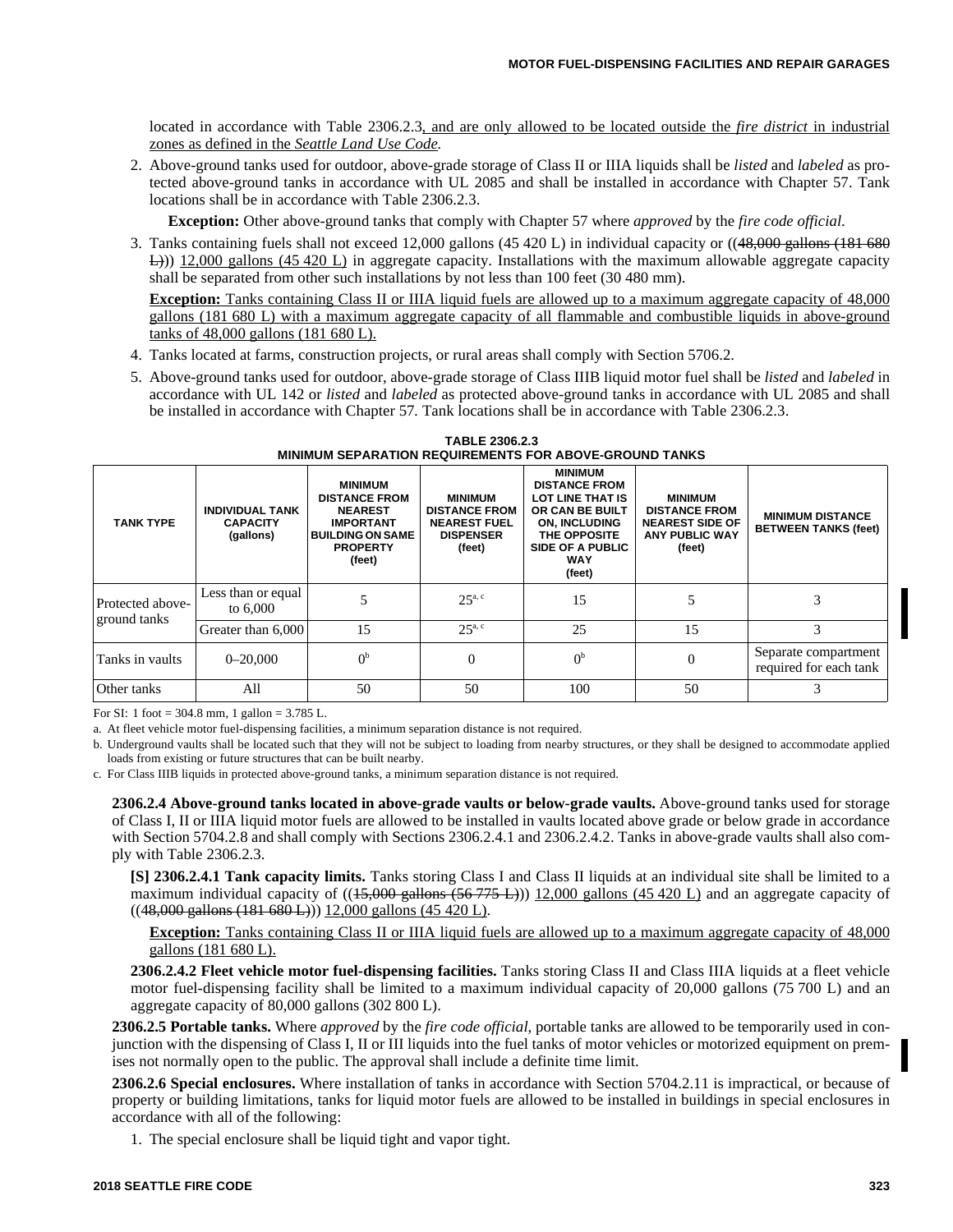- 2. The special enclosure shall not contain backfill.
- 3. Sides, top and bottom of the special enclosure shall be of reinforced concrete not less than 6 inches (152 mm) thick, with openings for inspection through the top only.
- 4. Tank connections shall be piped or closed such that neither vapors nor liquid can escape into the enclosed space between the special enclosure and any tanks inside the special enclosure.
- 5. Means shall be provided whereby portable equipment can be employed to discharge to the outside any vapors that might accumulate inside the special enclosure should leakage occur.
- 6. Tanks containing Class I, II or IIIA liquids inside a special enclosure shall not exceed 6,000 gallons (22 710 L) in individual capacity or 18,000 gallons (68 130 L) in aggregate capacity.
- 7. Each tank within special enclosures shall be surrounded by a clear space of not less than 3 feet (910 mm) to allow for maintenance and inspection.

**2306.3 Security.** Above-ground tanks for the storage of liquid motor fuels shall be safeguarded from public access or unauthorized entry in an *approved* manner.

**2306.4 Physical protection.** Guard posts complying with Section 312 or other *approved* means shall be provided to protect above-ground tanks against impact by a motor vehicle unless the tank is *listed* as a protected above-ground tank with vehicle impact protection.

**2306.5 Secondary containment.** Above-ground tanks shall be provided with drainage control or diking in accordance with Chapter 57. Drainage control and diking is not required for *listed* secondary containment tanks. Secondary containment systems shall be monitored either visually or automatically. Enclosed secondary containment systems shall be provided with emergency venting in accordance with Section 2306.6.2.5.

**2306.6 Piping, valves, fittings and ancillary equipment for use with flammable or combustible liquids.** The design, fabrication, assembly, testing and inspection of piping, valves, fittings and ancillary equipment for use with flammable or *combustible liquids* shall be in accordance with Chapter 57 and Sections 2306.6.1 through 2306.6.3.

**2306.6.1 Protection from damage.** Piping shall be located such that it is protected from physical damage.

**2306.6.2 Piping, valves, fittings and ancillary equipment for above-ground tanks for Class I, II and III liquids.** Piping, valves, fittings and ancillary equipment for above-ground tanks storing Class I, II and III liquids shall comply with Sections 2306.6.2.1 through 2306.6.2.6.

**2306.6.2.1 Tank openings.** Tank openings for above-ground tanks shall be through the top only.

**2306.6.2.2 Fill-pipe connections.** The fill pipe for above-ground tanks shall be provided with a means for making a direct connection to the tank vehicle's fuel-delivery hose so that the delivery of fuel is not exposed to the open air during the filling operation. Where any portion of the fill pipe exterior to the tank extends below the level of the top of the tank, a check valve shall be installed in the fill pipe not more than 12 inches (305 mm) from the fill-hose connection.

**2306.6.2.3 Overfill protection.** Overfill protection shall be provided for above-ground flammable and *combustible liquid* storage tanks in accordance with Sections 5704.2.7.5.8 and 5704.2.9.7.5.

**2306.6.2.4 Siphon prevention.** An *approved* antisiphon method shall be provided in the piping system to prevent flow of liquid by siphon action.

**2306.6.2.5 Emergency relief venting.** Above-ground storage tanks, tank compartments and enclosed secondary containment spaces shall be provided with emergency relief venting in accordance with Chapter 57.

**2306.6.2.6 Spill containers.** A spill container having a capacity of not less than 5 gallons (19 L) shall be provided for each fill connection. For tanks with a top fill connection, spill containers shall be noncombustible and shall be fixed to the tank and equipped with a manual drain valve that drains into the primary tank. For tanks with a remote fill connection, a portable spill container is allowed.

**2306.6.3 Piping, valves, fittings and ancillary equipment for underground tanks.** Piping, valves, fittings and ancillary equipment for underground tanks shall comply with Chapter 57 and NFPA 30A.

**2306.7 Fuel-dispensing systems for flammable or combustible liquids.** The design, fabrication and installation of fuel-dispensing systems for flammable or *combustible liquid* fuels shall be in accordance with Sections 2306.7.1 through 2306.7.9.2.4. Alcohol-blended fuel-dispensing systems shall also comply with Section 2306.8.

**2306.7.1 Listed equipment.** Electrical equipment, dispensers, hose, nozzles and submersible or subsurface pumps used in fuel-dispensing systems shall be *listed*.

**2306.7.2 Fixed pumps required.** Class I and II liquids shall be transferred from tanks by means of fixed pumps designed and equipped to allow control of the flow and prevent leakage or accidental discharge.

**2306.7.3 Mounting of dispensers.** Dispensing devices, except those installed on top of a protected above-ground tank that qualifies as vehicle-impact resistant, shall be protected against physical damage by mounting on a concrete island 6 inches (152 mm) or more in height, or shall be protected in accordance with Section 312. Dispensing devices shall be installed and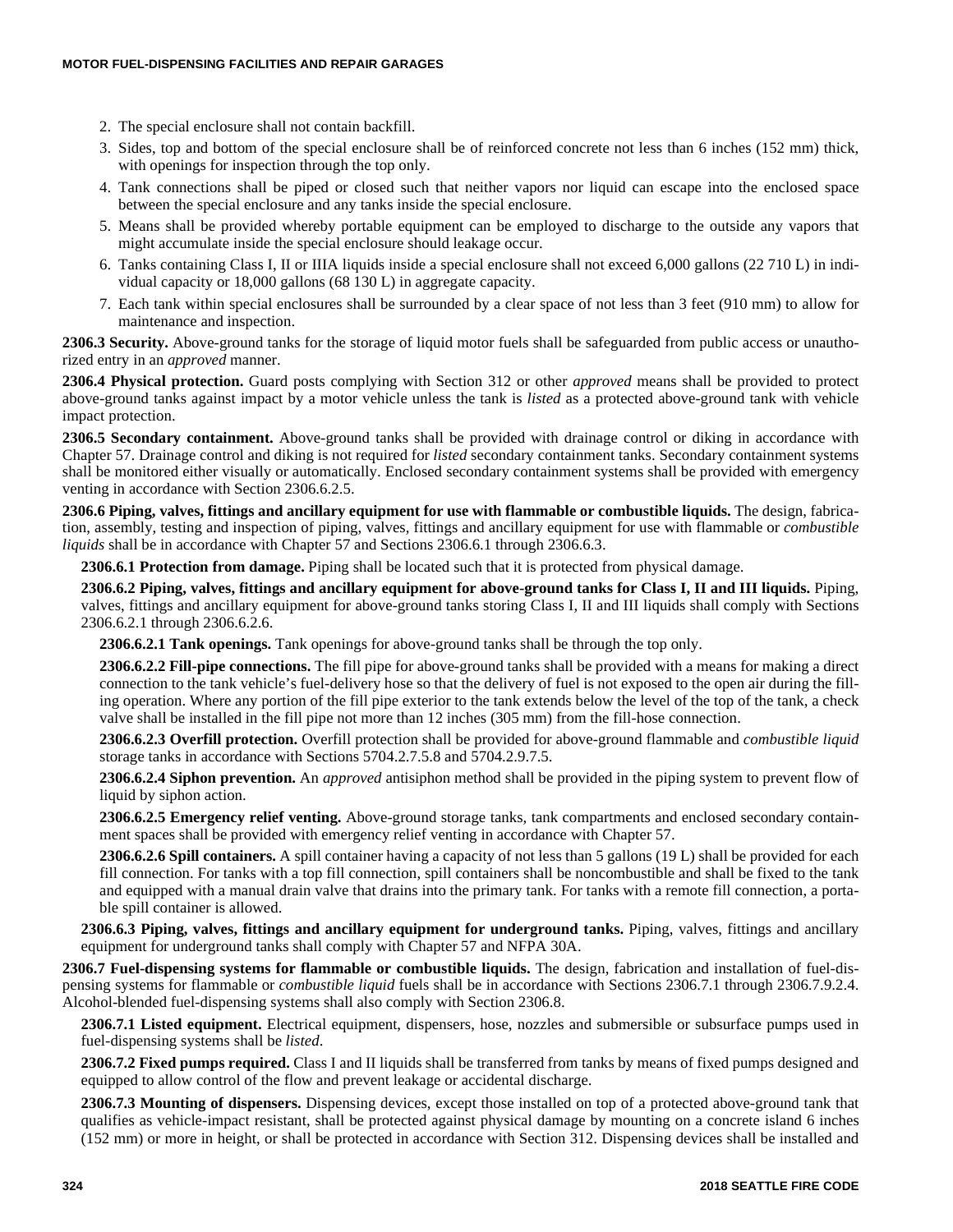securely fastened to their mounting surface in accordance with the dispenser manufacturer's instructions. Dispensing devices installed indoors shall be located in an *approved* position where they cannot be struck by an out-of-control vehicle descending a ramp or other slope.

**2306.7.3.1 Additional impact protection.** The *fire code official* is authorized to require additional impact protection in accordance with Section 312 where dispensing devices are located in areas near parking areas, multiple dispensing devices, highway on- and off-ramps, and other areas where there is a higher potential for vehicle impacts.

**2306.7.4 Dispenser emergency shutoff valve.** An *approved* automatic emergency shutoff valve designed to close in the event of a fire or impact shall be properly installed in the liquid supply line at the base of each dispenser supplied by a remote pump. The valve shall be installed so that the shear groove is flush with or within 1/2 inch (12.7 mm) of the top of the concrete dispenser island and there is clearance provided for maintenance purposes around the valve body and operating parts. The valve shall be installed at the liquid supply line inlet of each overhead-type dispenser. Where installed, a vapor return line located inside the dispenser housing shall have a shear section or *approved* flexible connector for the liquid supply line emergency shutoff valve to function. Emergency shutoff valves shall be installed and maintained in accordance with the manufacturer's instructions, tested at the time of initial installation and not less than yearly thereafter in accordance with Section 2305.2.4.

**2306.7.5 Dispenser hose.** Dispenser hoses shall be not more than 18 feet (5486 mm) in length unless otherwise *approved*. Dispenser hoses shall be *listed* and *approved*. When not in use, hoses shall be reeled, racked or otherwise protected from damage.

**2306.7.5.1 Emergency breakaway devices.** Dispenser hoses for Class I and II liquids shall be equipped with a *listed* emergency breakaway device designed to retain liquid on both sides of a breakaway point. Such devices shall be installed and maintained in accordance with the manufacturer's instructions. Where hoses are attached to hose-retrieving mechanisms, the emergency breakaway device shall be located between the hose nozzle and the point of attachment of the hoseretrieval mechanism to the hose.

**2306.7.6 Fuel delivery nozzles.** A listed automatic-closing-type hose nozzle valve with or without a latch-open device shall be provided on island-type dispensers used for dispensing Class I, II or III liquids.

Overhead-type dispensing units shall be provided with a *listed* automatic-closing-type hose nozzle valve without a latchopen device.

**Exception:** A *listed* automatic-closing-type hose nozzle valve with latch-open device is allowed to be used on overheadtype dispensing units where the design of the system is such that the hose nozzle valve will close automatically in the event the valve is released from a fill opening or upon impact with a driveway.

**2306.7.6.1 Special requirements for nozzles.** Where dispensing of Class I, II or III liquids is performed, a listed automatic-closing-type hose nozzle valve shall be used incorporating all of the following features:

- 1. The hose nozzle valve shall be equipped with an integral latch-open device.
- 2. Where the flow of product is normally controlled by devices or equipment other than the hose nozzle valve, the hose nozzle valve shall not be capable of being opened unless the delivery hose is pressurized. If pressure to the hose is lost, the nozzle shall close automatically.

**Exception:** Vapor recovery nozzles incorporating insertion interlock devices designed to achieve shutoff on disconnect from the vehicle fill pipe.

- 3. The hose nozzle shall be designed such that the nozzle is retained in the fill pipe during the filling operation.
- 4. The system shall include *listed* equipment with a feature that causes or requires the closing of the hose nozzle valve before the product flow can be resumed or before the hose nozzle valve can be replaced in its normal position in the dispenser.

#### **2306.7.7 Remote pumping systems.** Remote pumping systems for liquid fuels shall comply with Sections 2306.7.7.1 and 2306.7.7.2.

**2306.7.7.1 Leak detection.** Where remote pumps are used to supply fuel dispensers, each pump shall have installed on the discharge side a *listed* leak detection device that will detect a leak in the piping and dispensers and provide an indication. A leak detection device is not required if the piping from the pump discharge to under the dispenser is above ground and visible.

**2306.7.7.2 Location.** Remote pumps installed above grade, outside of buildings, shall be located not less than 10 feet (3048 mm) from lines of adjoining property that can be built on and not less than 5 feet (1524 mm) from any building opening. Where an outside pump location is impractical, pumps are permitted to be installed inside buildings as provided for dispensers in Section 2301.4 and Chapter 57. Pumps shall be substantially anchored and protected against physical damage.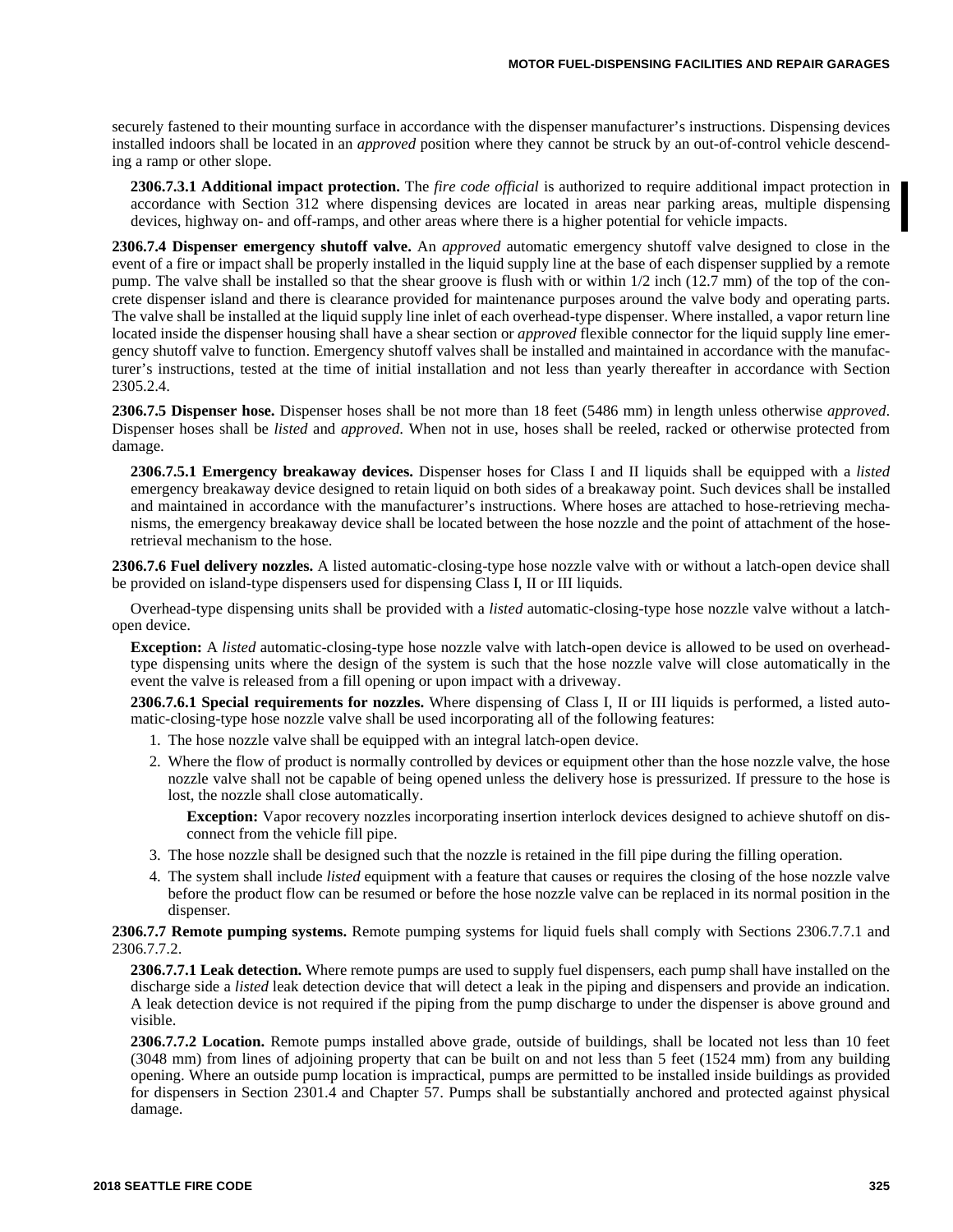**2306.7.8 Gravity and pressure dispensing.** Flammable liquids shall not be dispensed by gravity from tanks, drums, barrels or similar containers. Flammable or *combustible liquids* shall not be dispensed by a device operating through pressure within a storage tank, drum or container.

**2306.7.9 Vapor-recovery and vapor-processing systems.** Vapor-recovery and vapor-processing systems shall be in accordance with Sections 2306.7.9.1 through 2306.7.9.2.4.

**2306.7.9.1 Vapor-balance systems.** Vapor-balance systems shall comply with Sections 2306.7.9.1.1 through 2306.7.9.1.5.

**2306.7.9.1.1 Dispensing devices.** Dispensing devices incorporating provisions for vapor recovery shall be *listed* and *labeled*. Where existing *listed* or *labeled* dispensing devices are modified for vapor recovery, such modifications shall be *listed* by report by a nationally recognized testing laboratory. The listing by report shall contain a description of the component parts used in the modification and recommended method of installation on specific dispensers. Such report shall be made available on request of the *fire code official*.

Means shall be provided to shut down fuel dispensing in the event the vapor return line becomes blocked.

**2306.7.9.1.2 Vapor-return line closeoff.** An acceptable method shall be provided to close off the vapor return line from dispensers when the product is not being dispensed.

**2306.7.9.1.3 Piping.** Piping in vapor-balance systems shall be in accordance with Sections 5703.6, 5704.2.9 and 5704.2.11. Nonmetallic piping shall be installed in accordance with the manufacturer's instructions.

Existing and new vent piping shall be in accordance with Sections 5703.6 and 5704.2. Vapor return piping shall be installed in a manner that drains back to the tank, without sags or traps in which liquid can become trapped. If necessary, because of grade, condensate tanks are allowed in vapor return piping. Condensate tanks shall be designed and installed so that they can be drained without opening.

**2306.7.9.1.4 Flexible joints and shear joints.** Flexible joints shall be installed in accordance with Section 5703.6.9.

An *approved* shear joint shall be rigidly mounted and connected by a union in the vapor return piping at the base of each dispensing device. The shear joint shall be mounted flush with the top of the surface on which the dispenser is mounted.

**2306.7.9.1.5 Testing.** Vapor return lines and vent piping shall be tested in accordance with Section 5703.6.3.

**2306.7.9.2 Vapor-processing systems.** Vapor-processing systems shall comply with Sections 2306.7.9.2.1 through 2306.7.9.2.4.

**2306.7.9.2.1 Equipment.** Equipment in vapor-processing systems, including hose nozzle valves, vapor pumps, flame arresters, fire checks or systems for prevention of flame propagation, controls and vapor-processing equipment, shall be individually *listed* for the intended use in a specified manner.

Vapor-processing systems that introduce air into the underground piping or storage tanks shall be provided with equipment for prevention of flame propagation that has been tested and *listed* as suitable for the intended use.

**2306.7.9.2.2 Location.** Vapor-processing equipment shall be located at or above grade. Sources of ignition shall be located not less than 50 feet (15 240 mm) from fuel-transfer areas and not less than 18 inches (457 mm) above tank fill openings and tops of dispenser islands. Vapor-processing units shall be located not less than 10 feet (3048 mm) from the nearest building or *lot line* of a property that can be built on.

**Exception:** Where the required distances to buildings, *lot lines* or fuel-transfer areas cannot be obtained, means shall be provided to protect equipment against fire exposure. Acceptable means shall include but not be limited to either of the following:

- 1. *Approved* protective enclosures, which extend not less than 18 inches (457 mm) above the equipment, constructed of fire-resistant or noncombustible materials.
- 2. Fire protection using an *approved* water-spray system.

**2306.7.9.2.2.1 Distance from dispensing devices.** Vapor-processing equipment shall be located not less than 20 feet (6096 mm) from dispensing devices.

**2306.7.9.2.2.2 Physical protection.** Vapor-processing equipment shall be protected against physical damage by guardrails, curbs, protective enclosures or fencing. Where *approved* protective enclosures are used, *approved* means shall be provided to ventilate the volume within the enclosure to prevent pocketing of flammable vapors.

**2306.7.9.2.2.3 Downslopes.** Where a downslope exists toward the location of the vapor-processing unit from a fueltransfer area, the *fire code official* is authorized to require additional separation by distance and height.

**2306.7.9.2.3 Installation.** Vapor-processing units shall be securely mounted on concrete, masonry or structural steel supports on concrete or other noncombustible foundations. Vapor-recovery and vapor-processing equipment is allowed to be installed on roofs where *approved*.

**2306.7.9.2.4 Piping.** Piping in a mechanical-assist system shall be in accordance with Section 5703.6.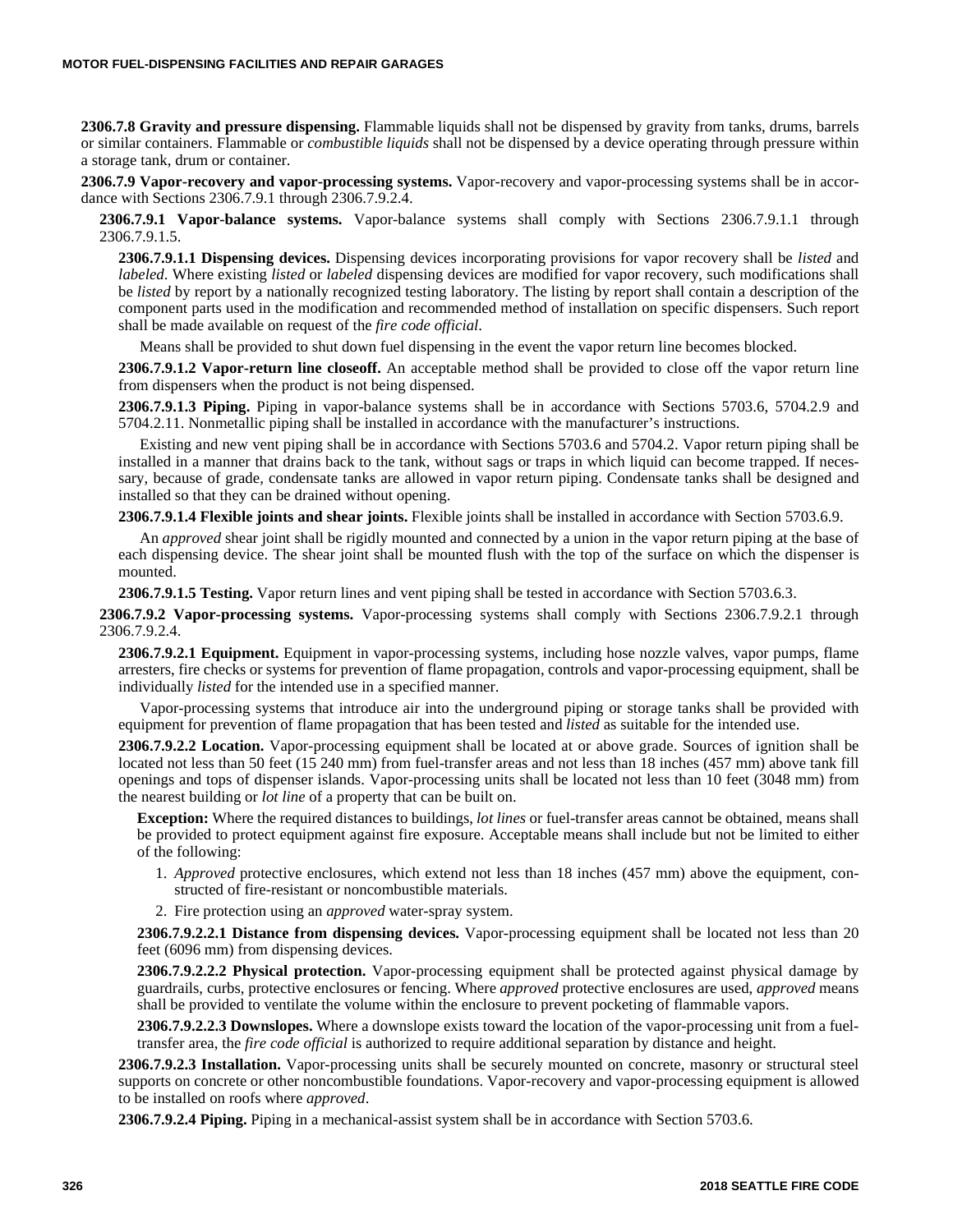**2306.8 Alcohol-blended fuel-dispensing operations.** The design, fabrication and installation of *alcohol-blended fuel*-dispensing systems shall be in accordance with Section 2306.7 and Sections 2306.8.1 through 2306.8.6.

**2306.8.1 Listed equipment.** Dispensers shall be *listed* in accordance with UL 87A. Hoses, nozzles, breakaway fittings, swivels, flexible connectors or dispenser emergency shutoff valves, vapor recovery systems, leak detection devices and pumps used in alcohol-blended fuel-dispensing systems shall be *listed* for the specific purpose.

**2306.8.2 Compatibility.** Dispensers shall be used only with the fuels for which they have been *listed* and that are marked on the product. Field-installed components including hose assemblies, breakaway fittings, swivel connectors and hose nozzle valves shall be provided in accordance with the listing and the marking on the unit.

**2306.8.3 Change of system contents.** Fuel-dispensing systems subject to change in contents from gasoline to alcoholblended fuels shall be subject to *fire code official* review and approval prior to commencing dispensing operations.

**2306.8.4 Facility identification.** Facilities dispensing alcohol-blended fuels shall be identified by an *approved* means.

**2306.8.5 Marking.** Dispensers shall be marked in an *approved* manner to identify the types of *alcohol-blended fuels* to be dispensed.

**2306.8.6 Maintenance and inspection.** Equipment shall be maintained and inspected in accordance with Section 2305.2.

#### **SECTION 2307**

# **LIQUEFIED PETROLEUM GAS MOTOR FUEL-DISPENSING FACILITIES**

**2307.1 General.** Motor fuel-dispensing facilities for liquefied petroleum gas (LP-gas) fuel shall be in accordance with this section and Chapter 61.

**[S] 2307.1.1 Prohibited locations.** Motor fuel-dispensing facilities for liquefied petroleum gas (LP-gas) fuel are prohibited in the *fire district.*

**2307.2 Approvals.** Storage vessels and equipment used for the storage or dispensing of LP-gas shall be *approved* or *listed* in accordance with Sections 2307.2.1 and 2307.2.2.

**2307.2.1 Approved equipment.** Containers, pressure relief devices (including pressure relief valves), pressure regulators and piping for LP-gas shall be *approved*.

**2307.2.2 Listed equipment.** Hoses, hose connections, vehicle fuel connections, dispensers, LP-gas pumps and electrical equipment used for LP-gas shall be *listed*.

**2307.3 Attendants.** Motor fuel-dispensing operations for LP-gas shall be conducted by qualified attendants or in accordance with Section 2307.7 by persons trained in the proper handling of LP-gas.

**2307.4 Location of dispensing operations and equipment.** The point of transfer for LP-gas dispensing operations shall be separated from buildings and other exposures in accordance with the following:

- 1. Not less than 25 feet (7620 mm) from buildings where the *exterior wall* is not part of a fire-resistance-rated assembly having a rating of 1 hour or greater.
- 2. Not less than 25 feet (7620 mm) from combustible overhangs on buildings, measured from a vertical line dropped from the face of the overhang at a point nearest the point of transfer.
- 3. Not less than 25 feet (7620 mm) from the lot line of property that can be built on.
- 4. Not less than 25 feet (7620 mm) from the centerline of the nearest mainline railroad track.
- 5. Not less than 10 feet (3048 mm) from public streets, highways, thoroughfares, sidewalks and driveways.
- 6. Not less than 10 feet (3048 mm) from buildings where the *exterior wall* is part of a fire-resistance-rated assembly having a rating of 1 hour or greater.

**Exception:** The point of transfer for LP-gas dispensing operations need not be separated from canopies that are constructed in accordance with the *International Building Code* and that provide weather protection for the dispensing equipment.

LP-gas containers shall be located in accordance with Chapter 61. LP-gas storage and dispensing equipment shall be located outdoors.

**2307.5 Additional requirements for LP-gas dispensers and equipment.** LP-gas dispensers and related equipment shall comply with the following provisions.

- 1. Pumps shall be fixed in place and shall be designed to allow control of the flow and to prevent leakage and accidental discharge.
- 2. Dispensing devices installed within 10 feet (3048 mm) of where vehicle traffic occurs shall be protected against physical damage by mounting on a concrete island 6 inches (152 mm) or more in height, or shall be protected in accordance with Section 312.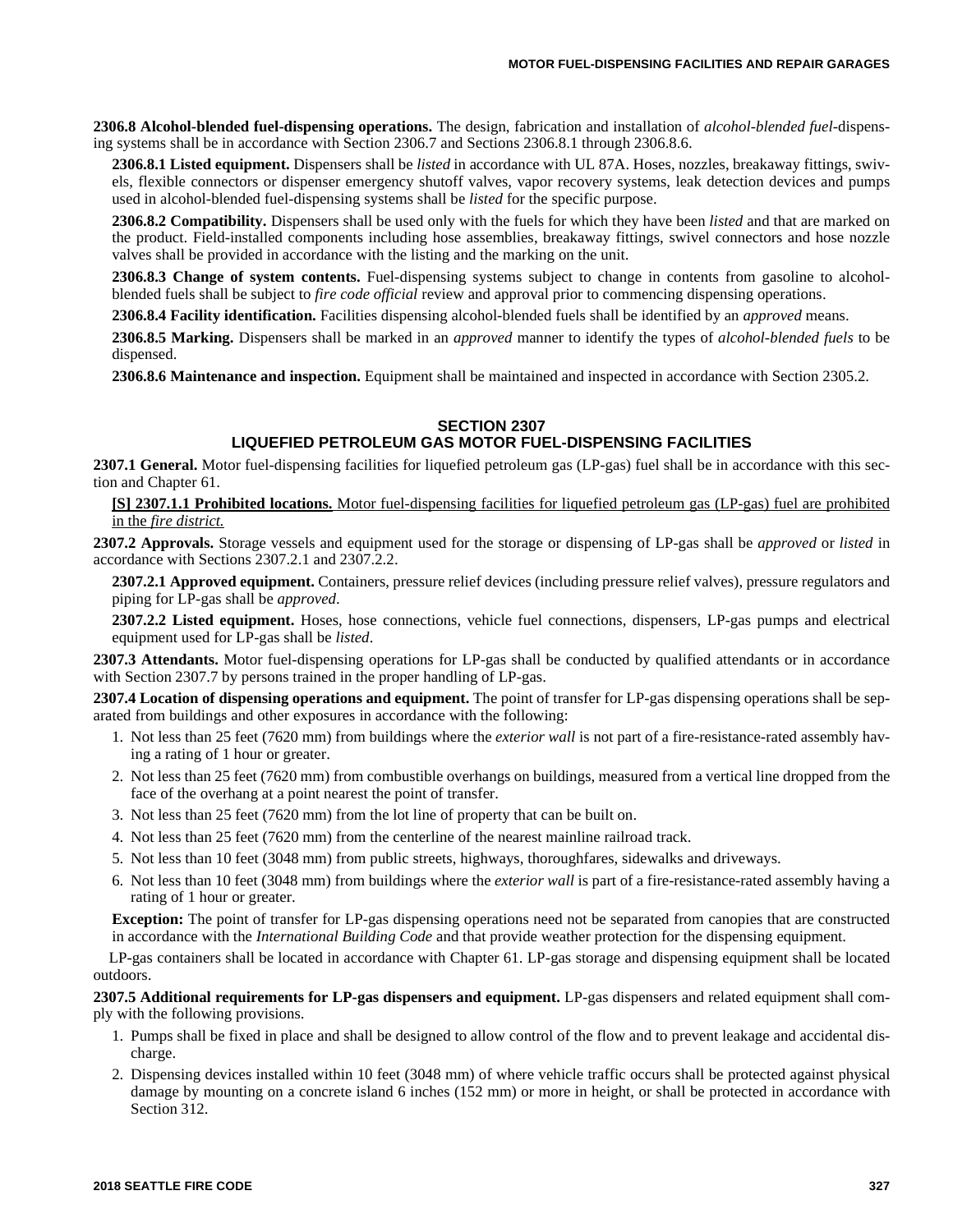3. Dispensing devices shall be securely fastened to their mounting surface in accordance with the dispenser manufacturer's instructions.

**2307.6 Installation of LP-gas dispensing devices and equipment.** The installation and operation of LP-gas dispensing systems shall be in accordance with Sections 2307.6.1 through 2307.6.4 and Chapter 61. LP-gas dispensers and dispensing stations shall be installed in accordance with the manufacturer's specifications and their listing.

**2307.6.1 Product control valves.** The dispenser system piping shall be protected from uncontrolled discharge in accordance with the following:

- 1. Where mounted on a concrete base, a means shall be provided and installed within 1/2 inch (12.7 mm) of the top of the concrete base that will prevent flow from the supply piping in the event that the dispenser is displaced from its mounting.
- 2. A manual shutoff valve and an excess flow-control check valve shall be located in the liquid line between the pump and the dispenser inlet where the dispensing device is installed at a remote location and is not part of a complete storage and dispensing unit mounted on a common base.
- 3. An excess flow-control check valve or an emergency shutoff valve shall be installed in or on the dispenser at the point at which the dispenser hose is connected to the liquid piping.
- 4. A *listed* automatic-closing type hose nozzle valve with or without a latch-open device shall be provided on island-type dispensers.

**2307.6.2 Hoses.** Hoses and piping for the dispensing of LP-gas shall be provided with hydrostatic relief valves. The hose length shall not exceed 18 feet (5486 mm). An *approved* method shall be provided to protect the hose against mechanical damage.

**2307.6.3 Emergency breakaway devices.** Dispenser hoses shall be equipped with a *listed* emergency breakaway device designed to retain liquid on both sides of the breakaway point. Where hoses are attached to hose-retrieving mechanisms, the emergency breakaway device shall be located such that the breakaway device activates to protect the dispenser from being displaced.

**2307.6.4 Vehicle impact protection.** Where installed within 10 feet of vehicle traffic, LP-gas storage containers, pumps and dispensers shall be protected in accordance with Section 2307.5, Item 2.

**2307.7 Public fueling of motor vehicles.** Self-service LP-gas dispensing systems, including key, code and card lock dispensing systems, shall be limited to the filling of permanently mounted containers providing fuel to the LP-gas powered vehicle.

The requirements for self-service LP-gas dispensing systems shall be in accordance with the following:

- 1. The arrangement and operation of the transfer of product into a vehicle shall be in accordance with this section and Chapter 61.
- 2. The system shall be provided with an emergency shutoff switch located within 100 feet (30 480 mm) of, but not less than 20 feet (6096 mm) from, dispensers.
- 3. The *owner* of the LP-gas motor fuel-dispensing facility or the owner's designee shall provide for the safe operation of the system and the training of users.
- 4. The dispenser and hose-end valve shall release not more than 1/8 fluid ounce (4 cc) of liquid to the atmosphere upon breaking the connection with the fill valve on the vehicle.
- 5. Portable fire extinguishers shall be provided in accordance with Section 2305.5.
- 6. Warning signs shall be provided in accordance with Section 2305.6.
- 7. The area around the dispenser shall be maintained in accordance with Section 2305.7.

**2307.8 Overfilling.** LP-gas containers shall not be filled with LP-gas in excess of the volume determined using the fixed maximum liquid level gauge installed on the container, the volume determined by the overfilling prevention device installed on the container or the weight determined by the required percentage of the water capacity marked on the container.

# **SECTION 2308 COMPRESSED NATURAL GAS MOTOR FUEL-DISPENSING FACILITIES**

**2308.1 General.** Motor fuel-dispensing facilities for compressed natural gas (CNG) fuel shall be in accordance with this section and Chapter 53.

### **[S] 2308.1.1 Prohibited locations.** Motor fuel-dispensing facilities for compressed natural gas (CNG) fuel are prohibited in the *fire district*.

**2308.2 Approvals.** Storage vessels and equipment used for the storage, compression or dispensing of CNG shall be *approved* or *listed* in accordance with Sections 2308.2.1 and 2308.2.2.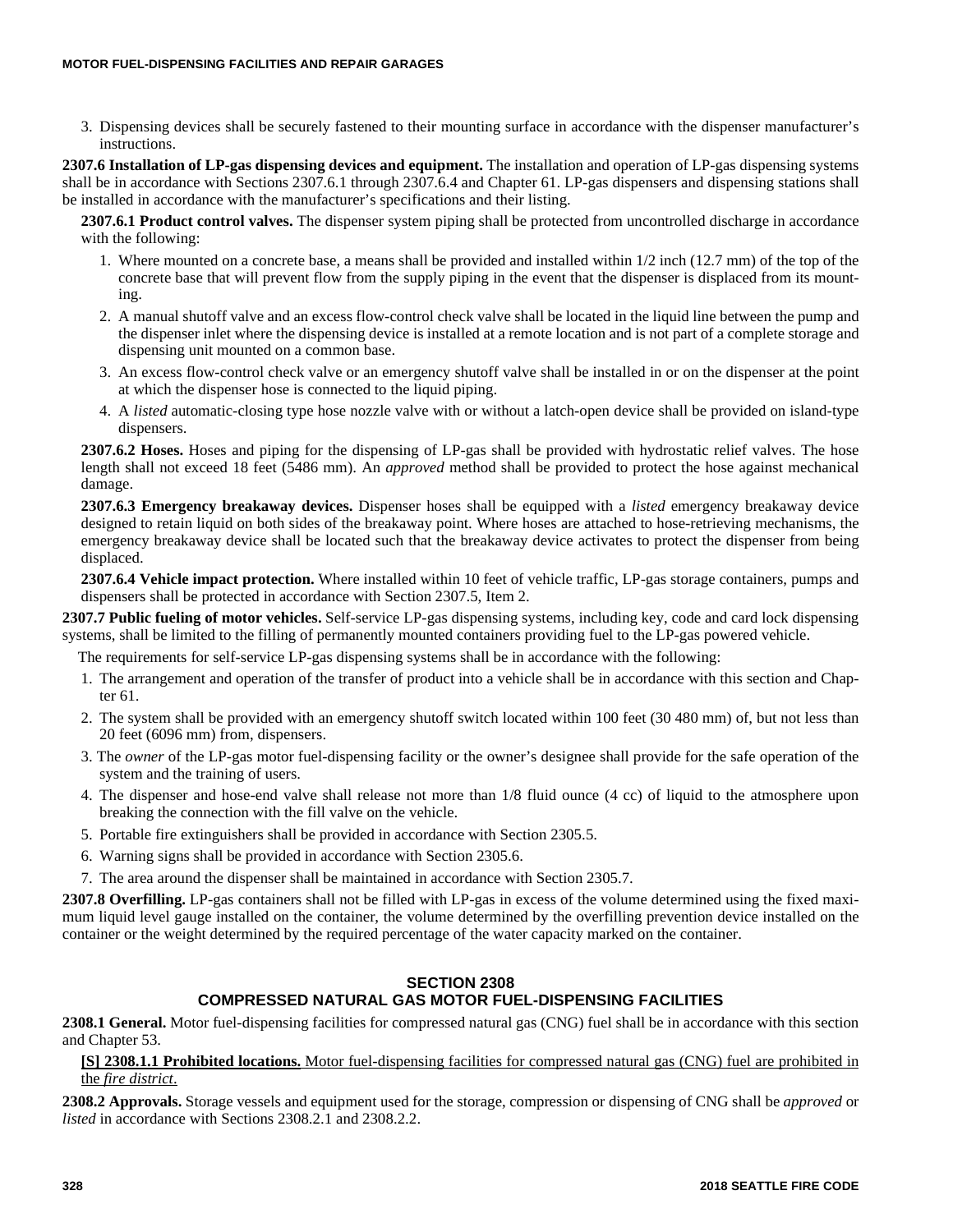**2308.2.1 Approved equipment.** Containers, compressors, pressure relief devices (including pressure relief valves), and pressure regulators and piping used for CNG shall be *approved.*

**2308.2.2 Listed equipment.** Hoses, hose connections, dispensers and electrical equipment used for CNG shall be *listed*. Vehicle-fueling connections shall be *listed* and *labeled.*

**2308.3 Location of dispensing operations and equipment.** Compression, storage and dispensing equipment shall be located above ground, outdoors.

# **Exceptions:**

- 1. Compression, storage or dispensing equipment shall be allowed in buildings of noncombustible construction, as set forth in the *International Building Code*, that are unenclosed for three-quarters or more of the perimeter.
- 2. Compression, storage and dispensing equipment shall be allowed indoors or in vaults in accordance with Chapter 53.

**2308.3.1 Location on property.** In addition to the requirements of Section 2303.1, compression, storage and dispensing equipment not located in vaults complying with Chapter 53 shall be installed as follows:

- 1. Not beneath power lines.
- 2. Ten feet (3048 mm) or more from the nearest building or *lot line* that could be built on, public street, sidewalk or source of ignition.

**Exception:** Dispensing equipment need not be separated from canopies that are constructed in accordance with the *International Building Code* and that provide weather protection for the dispensing equipment.

- 3. Twenty-five feet (7620 mm) or more from the nearest rail of any railroad track and 50 feet (15 240 mm) or more from the nearest rail of any railroad main track or any railroad or transit line where power for train propulsion is provided by an outside electrical source, such as third rail or overhead catenary.
- 4. Fifty feet (15 240 mm) or more from the vertical plane below the nearest overhead wire of a trolley bus line.

**2308.4 Private fueling of motor vehicles.** Self-service CNG-dispensing systems, including key, code and card lock dispensing systems, shall be limited to the filling of permanently mounted fuel containers on CNG-powered vehicles.

In addition to the requirements in Section 2305, the *owner* of a self-service CNG motor fuel-dispensing facility shall ensure the safe operation of the system and the training of users.

**2308.5 Pressure regulators.** Pressure regulators shall be designed and installed or protected so that their operation will not be affected by the elements (freezing rain, sleet, snow or ice), mud or debris. The protection is allowed to be an integral part of the regulator.

**2308.6 Valves.** Gas piping to equipment shall be provided with a remote, manual shutoff valve that is provided with *ready access*.

**2308.7 Emergency shutdown control.** An emergency shutdown control shall be located within 75 feet (22 860 mm) of, but not less than 25 feet (7620 mm) from, dispensers and shall be provided in the compressor area. Upon activation, the emergency shutdown system shall automatically shut off the power supply to the compressor and close valves between the main gas supply and the compressor and between the storage containers and dispensers.

**2308.8 Discharge of CNG from motor vehicle fuel storage containers.** The discharge of CNG from motor vehicle fuel cylinders for the purposes of maintenance, cylinder certification, calibration of dispensers or other activities shall be in accordance with Sections 2308.8.1 through 2308.8.1.2.6.

**2308.8.1 Methods of discharge.** The discharge of CNG from motor vehicle fuel cylinders shall be accomplished through a closed transfer system in accordance with Section 2308.8.1.1 or an *approved* method of atmospheric venting in accordance with Section 2308.8.1.2.

**2308.8.1.1 Closed transfer system.** A documented procedure that explains the logical sequence for discharging the cylinder shall be provided to the *fire code official* for review and approval. The procedure shall include what actions the operator will take in the event of a low-pressure or high-pressure natural gas release during the discharging activity. A drawing illustrating the arrangement of piping, regulators and equipment settings shall be provided to the *fire code official* for review and approval. The drawing shall illustrate the piping and regulator arrangement and shall be shown in spatial relation to the location of the compressor, storage vessels and emergency shutdown devices.

**2308.8.1.2 Atmospheric venting.** Atmospheric venting of CNG shall comply with Sections 2308.8.1.2.1 through 2308.8.1.2.6.

**2308.8.1.2.1 Plans and specifications.** A drawing illustrating the location of the vessel support, piping, the method of grounding and bonding, and other requirements specified herein shall be provided to the *fire code official* for review and approval.

**2308.8.1.2.2 Cylinder stability.** A method of rigidly supporting the vessel during the venting of CNG shall be provided. The selected method shall provide not less than two points of support and shall prevent the horizontal and lateral movement of the vessel. The system shall be designed to prevent the movement of the vessel based on the highest gas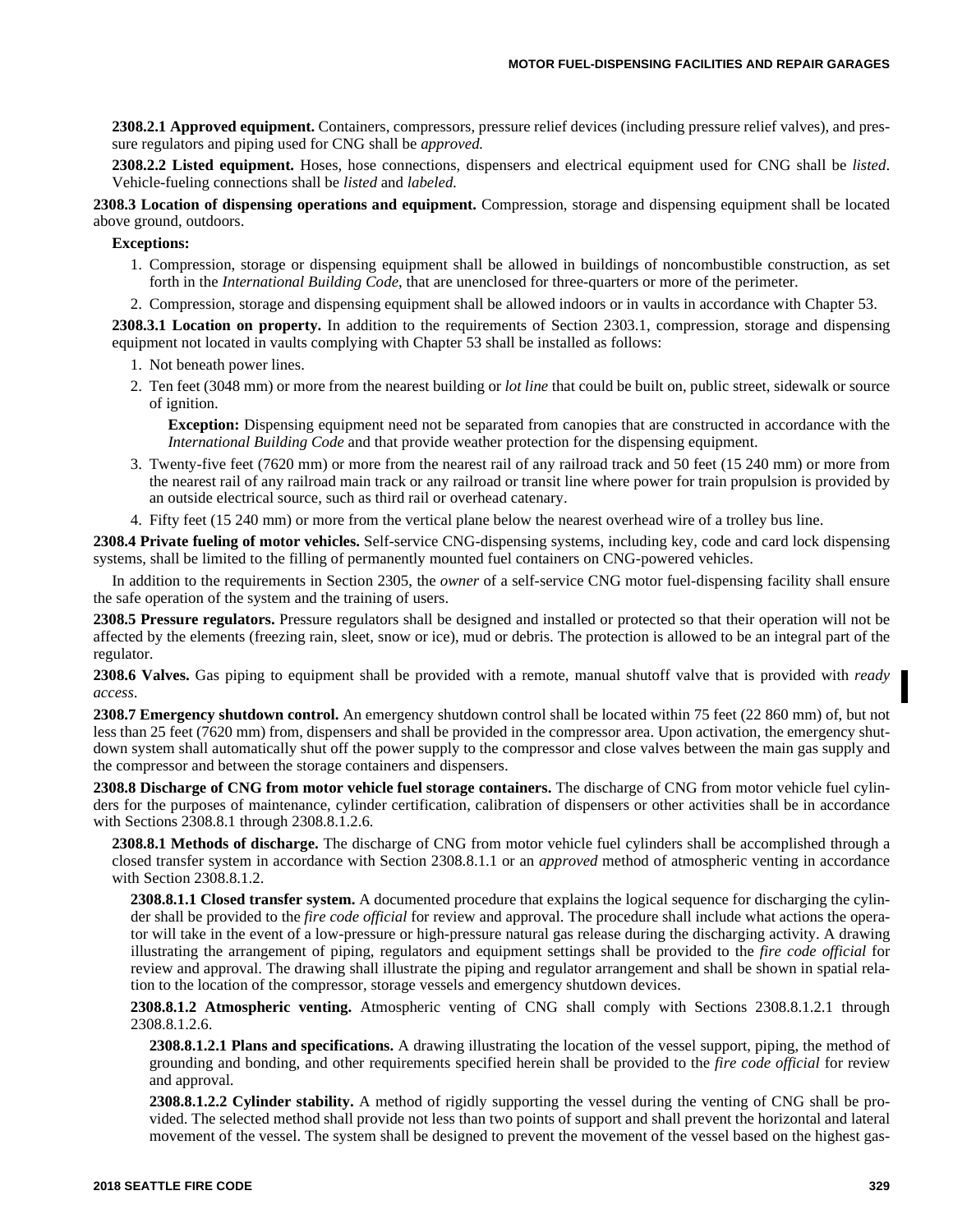release velocity through valve orifices at the vessel's rated pressure and volume. The structure or appurtenance shall be constructed of noncombustible materials.

**2308.8.1.2.3 Separation.** The structure or appurtenance used for stabilizing the cylinder shall be separated from the site equipment, features and exposures and shall be located in accordance with Table 2308.8.1.2.3.

| SEPARATION DISTANCE FOR ATMOSPHERIC VENTING OF CNG |                                  |  |  |  |  |
|----------------------------------------------------|----------------------------------|--|--|--|--|
| <b>EQUIPMENT OR FEATURE</b>                        | <b>MINIMUM SEPARATION (feet)</b> |  |  |  |  |
| <b>Buildings</b>                                   | 25                               |  |  |  |  |
| <b>Building openings</b>                           | 25                               |  |  |  |  |
| CNG compressor and storage vessels                 | 25                               |  |  |  |  |
| CNG dispensers                                     | 25                               |  |  |  |  |
| Lot lines                                          | 15                               |  |  |  |  |
| Public ways                                        | 15                               |  |  |  |  |
| Vehicles                                           | 25                               |  |  |  |  |

| TABLE 2308.8.1.2.3                                 |
|----------------------------------------------------|
| SEPARATION DISTANCE FOR ATMOSPHERIC VENTING OF CNG |

For SI: 1 foot  $= 304.8$  mm.

**2308.8.1.2.4 Grounding and bonding.** The structure or appurtenance used for supporting the cylinder shall be grounded in accordance with NFPA 70. The cylinder valve shall be bonded prior to the commencement of venting operations.

**2308.8.1.2.5 Vent tube.** A vent tube that will divert the gas flow to atmosphere shall be installed on the cylinder prior to commencement of the venting and purging operation. The vent tube shall be constructed of pipe or tubing materials *approved* for use with CNG in accordance with Chapter 53.

The vent tube shall be capable of dispersing the gas not less than 10 feet (3048 mm) above grade level. The vent tube shall not be provided with a rain cap or other feature that would limit or obstruct the gas flow.

At the connection fitting of the vent tube and the CNG cylinder, a *listed* bidirectional *detonation* flame arrester shall be provided.

**2308.8.1.2.6 Signage.** *Approved* "No Smoking" signs complying with Section 310 shall be posted within 10 feet (3048 mm) of the cylinder support structure or appurtenance. *Approved* CYLINDER SHALL BE BONDED signs shall be posted on the cylinder support structure or appurtenance.

#### **SECTION 2309**

# **HYDROGEN MOTOR FUEL-DISPENSING AND GENERATION FACILITIES**

**2309.1 General.** Hydrogen motor fuel-dispensing and generation facilities shall be in accordance with this section and Chapter 58. Where a fuel-dispensing facility includes a repair garage, the repair operation shall comply with Section 2311.

**[S] 2309.1.1 Prohibited locations.** Hydrogen motor fuel-dispensing and generation facilities are prohibited in the *fire district.*

**2309.2 Equipment.** Equipment used for the generation, compression, storage or dispensing of hydrogen shall be designed for the specific application in accordance with Sections 2309.2.1 through 2309.2.3.

**2309.2.1 Approved equipment.** Cylinders, containers and tanks; pressure relief devices, including pressure valves; hydrogen vaporizers; pressure regulators; and piping used for gaseous hydrogen systems shall be designed and constructed in accordance with Chapters 53, 55 and 58.

**2309.2.2 Listed or approved equipment.** Hoses, hose connections, compressors, hydrogen generators, dispensers and electrical equipment used for hydrogen shall be *listed* or *approved* for use with hydrogen. Hydrogen motor-fueling connections shall be *listed* and *labeled* or *approved* for use with hydrogen.

**2309.2.3 Electrical equipment.** Electrical installations shall be in accordance with NFPA 70.

**2309.3 Location on property.** In addition to the requirements of Section 2303.1, dispensing equipment shall be located in accordance with Sections 2309.3.1 through Section 2309.3.2.

**2309.3.1 Location of operations and equipment.** Generation, compression, storage and dispensing equipment shall be located in accordance with Sections 2309.3.1.1 through 2309.3.1.5.5.

**2309.3.1.1 Outdoors.** Generation, compression, or storage equipment shall be allowed outdoors in accordance with Chapter 58 and NFPA 2.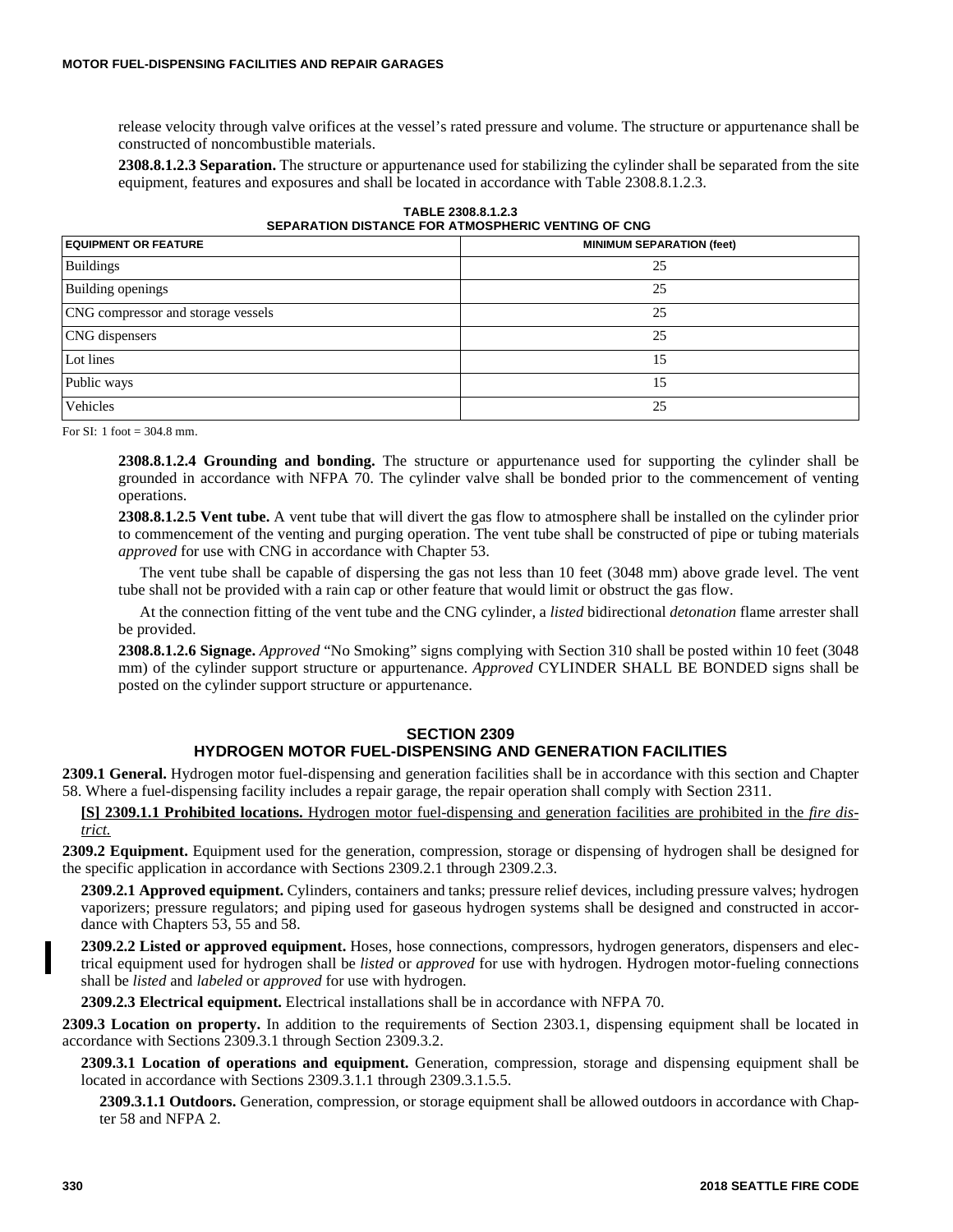**2309.3.1.2 Indoors.** Generation, compression, storage and dispensing equipment shall be located in indoor rooms or areas constructed in accordance with the requirements of the *International Building Code*, the *International Fuel Gas Code*, the *International Mechanical Code* and NFPA 2.

**2309.3.1.2.1 Maintenance.** Gaseous hydrogen systems and detection devices shall be maintained in accordance with the manufacturer's instructions.

**2309.3.1.2.2 Smoking.** Smoking shall be prohibited in hydrogen cutoff rooms. "No Smoking" signs shall be provided at all entrances to hydrogen fuel gas rooms.

**2309.3.1.2.3 Ignition source control.** Open flames, flame-producing devices and other sources of ignition shall be controlled in accordance with Chapter 58.

**2309.3.1.2.4 Housekeeping.** Hydrogen fuel gas rooms shall be kept free from combustible debris and storage.

**2309.3.1.3 Gaseous hydrogen storage.** Storage of gaseous hydrogen shall be in accordance with Chapters 53 and 58.

**2309.3.1.4 Liquefied hydrogen storage.** Storage of liquefied hydrogen shall be in accordance with Chapters 55 and 58.

**2309.3.1.5 Canopy tops.** Gaseous hydrogen compression and storage equipment located on top of motor fuel-dispensing facility canopies shall be in accordance with Sections 2309.3.1.5.1 through 2309.3.1.5.5, Chapters 53 and 58 and the *International Fuel Gas Code*.

**2309.3.1.5.1 Construction.** Canopies shall be constructed in accordance with the motor fuel-dispensing facility canopy requirements of Section 406.7 of the *International Building Code*.

**2309.3.1.5.2 Fire-extinguishing systems.** Fuel-dispensing areas under canopies shall be equipped throughout with an *approved automatic sprinkler system* in accordance with Section 903.3.1.1. The design of the sprinkler system shall be not less than that required for Extra Hazard Group 2 occupancies. Operation of the sprinkler system shall activate the emergency functions of Sections 2309.3.1.5.3 and 2309.3.1.5.4.

**2309.3.1.5.3 Emergency discharge.** Operation of the *automatic sprinkler system* shall activate an automatic emergency discharge system, which will discharge the hydrogen gas from the equipment on the canopy top through the vent pipe system.

**2309.3.1.5.4 Emergency shutdown control.** Operation of the *automatic sprinkler system* shall activate the emergency shutdown control required by Section 2309.5.3.

**2309.3.1.5.5 Signage.** *Approved* signage having 2-inch (51 mm) block letters shall be affixed at *approved* locations on the exterior of the canopy structure stating: CANOPY TOP HYDROGEN STORAGE.

**2309.3.2 Canopies.** Dispensing equipment need not be separated from canopies of Type I or II construction that are constructed in a manner that prevents the accumulation of hydrogen gas and in accordance with Section 406.7 of the *International Building Code.*

**2309.4 Dispensing into motor vehicles at self-service hydrogen motor fuel-dispensing facilities.** Self-service hydrogen motor fuel-dispensing systems, including key, code and card lock dispensing systems, shall be limited to the filling of permanently mounted fuel containers on hydrogen-powered vehicles.

In addition to the requirements in Section 2311, the *owner* of a self-service hydrogen motor fuel-dispensing facility shall provide for the safe operation of the system through the institution of a fire safety plan submitted in accordance with Section 404, the training of employees and operators who use and maintain the system in accordance with Section 406, and provisions for hazard communication in accordance with Section 407.

**2309.4.1 Dispensing systems.** Dispensing systems shall be equipped with an overpressure protection device set at not greater than 140 percent of the service pressure of the fueling nozzle it supplies.

**2309.5 Safety precautions.** Safety precautions at hydrogen motor fuel-dispensing and generation facilities shall be in accordance with Sections 2309.5.1 through 2309.5.3.1.

**2309.5.1 Protection from vehicles.** Guard posts or other *approved* means shall be provided to protect hydrogen storage systems and use areas subject to vehicular damage in accordance with Section 312.

**2309.5.1.1 Vehicle fueling pad.** The vehicle shall be fueled on noncoated concrete or other *approved* paving material having a resistance not exceeding 1 megohm as determined by the methodology specified in EN 1081.

**2309.5.2 Emergency shutoff valves.** A manual emergency shutoff valve shall be provided to shut down the flow of gas from the hydrogen supply to the piping system.

**2309.5.2.1 Identification.** Manual emergency shutoff valves shall be identified and the location shall be clearly visible, accessible and indicated by means of a sign.

**2309.5.3 Emergency shutdown controls.** In addition to the manual emergency shutoff valve required by Section 2309.5.2, a remotely located, manually activated emergency shutdown control shall be provided. An emergency shutdown control shall be located within 75 feet (22 860 mm) of, but not less than 25 feet (7620 mm) from, dispensers and hydrogen generators.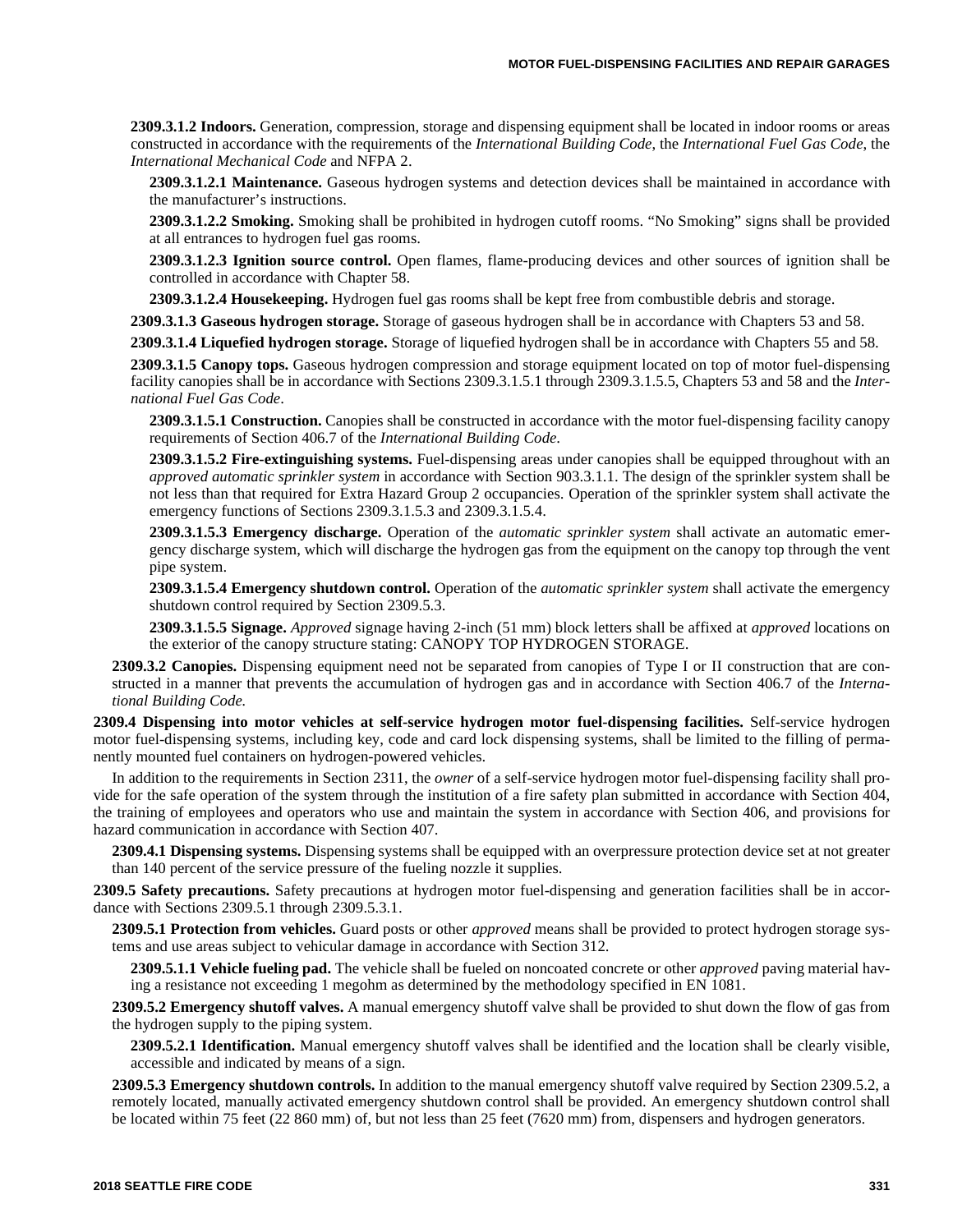**2309.5.3.1 System requirements.** Activation of the emergency shutdown control shall automatically shut off the power supply to all hydrogen storage, compression and dispensing equipment; shut off natural gas or other fuel supply to the hydrogen generator; and close valves between the main supply and the compressor and between the storage containers and dispensing equipment.

**2309.6 Repairs, purging, defueling and discharge.** The repair, purging, defueling or discharge activities associated with hydrogen motor fuel supply systems and tanks and the installation of the systems shall be in accordance with Chapters 53 and 58 and NFPA 2.

**Exception:** The fuel supply piping from the fuel storage tank to the engine compartment on a motor vehicle or forklift.

**2309.6.1 Documented procedure.** A documented procedure that explains the logic sequence for defueling or discharging operations shall be maintained on site and shall be provided to the *fire code official* upon request. The procedure shall include what actions the operator is required to take in the event of a low-pressure or high-pressure hydrogen release during discharging activity. Schematic design documents shall be maintained on site, illustrating the arrangement of piping, regulators and equipment settings. The schematic shall illustrate the piping and regulator arrangement and shall be shown in spatial relation to the location of the vehicle being defueled and, if applicable, to the compressor, storage vessels and emergency shutdown devices.

# **SECTION 2310 MARINE MOTOR FUEL-DISPENSING FACILITIES**

**2310.1 General.** The construction of marine motor fuel-dispensing facilities shall be in accordance with the *International Building Code* and NFPA 30A. The storage of Class I, II or IIIA liquids at marine motor fuel-dispensing facilities shall be in accordance with this chapter and Chapter 57.

**2310.2 Storage and handling.** The storage and handling of Class I, II or IIIA liquids at marine motor fuel-dispensing facilities shall be in accordance with Sections 2310.2.1 through 2310.2.3.

**2310.2.1 Class I, II or IIIA liquid storage.** Class I, II or IIIA liquids stored inside of buildings used for marine motor fueldispensing facilities shall be stored in *approved* containers or portable tanks. Storage of Class I liquids shall not exceed 10 gallons (38 L).

**Exception:** Storage in liquid storage rooms in accordance with Section 5704.3.7.

**2310.2.2 Class II or IIIA liquid storage and dispensing.** Class II or IIIA liquids stored or dispensed inside of buildings used for marine motor fuel-dispensing facilities shall be stored in and dispensed from *approved* containers or portable tanks. Storage of Class II and IIIA liquids shall not exceed 120 gallons (454 L).

**2310.2.3 Heating equipment.** Heating equipment installed in Class I, II or IIIA liquid storage or dispensing areas shall comply with Section 2301.6.

**2310.3 Dispensing.** The dispensing of liquid fuels at marine motor fuel-dispensing facilities shall comply with Sections 2310.3.1 through 2310.3.5.

**2310.3.1 General.** Wharves, piers or floats at marine motor fuel-dispensing facilities shall be used exclusively for the dispensing or transfer of petroleum products to or from marine craft, except that transfer of essential ship stores is allowed.

**2310.3.2 Supervision.** Marine motor fuel-dispensing facilities shall have an attendant or supervisor who is fully aware of the operation, mechanics and hazards inherent to fueling of boats on duty whenever the facility is open for business. The attendant's primary function shall be to supervise, observe and control the dispensing of Class I, II or IIIA liquids or flammable gases.

**2310.3.3 Hoses and nozzles.** Dispensing of Class I, II or IIIA liquids into the fuel tanks of marine craft shall be by means of an *approved*-type hose equipped with a *listed* automatic-closing nozzle without a latch-open device.

Hoses used for dispensing or transferring Class I, II or IIIA liquids, when not in use, shall be reeled, racked or otherwise protected from mechanical damage.

**2310.3.4 Portable containers.** Dispensing of Class I, II or IIIA liquids into containers, other than fuel tanks, shall be in accordance with Section 2304.4.1.

**2310.3.5 Liquefied petroleum gas.** Liquefied petroleum gas cylinders shall not be filled at *marine motor fuel-dispensing facilities* unless *approved*. *Approved* storage facilities for LP-gas cylinders shall be provided. See also Section 2307.

**2310.4 Fueling of marine vehicles at other than approved marine motor fuel-dispensing facilities.** Fueling of floating marine craft at other than a marine motor fuel-dispensing facility shall comply with Sections 2310.4.1 and 2310.4.2.

**2310.4.1 Class I liquid fuels.** Fueling of floating marine craft with Class I fuels at other than a marine motor fuel-dispensing facility is prohibited.

**2310.4.2 Class II or III liquid fuels.** Fueling of floating marine craft with Class II or III fuels at other than a marine motor fuel-dispensing facility shall be in accordance with all of the following: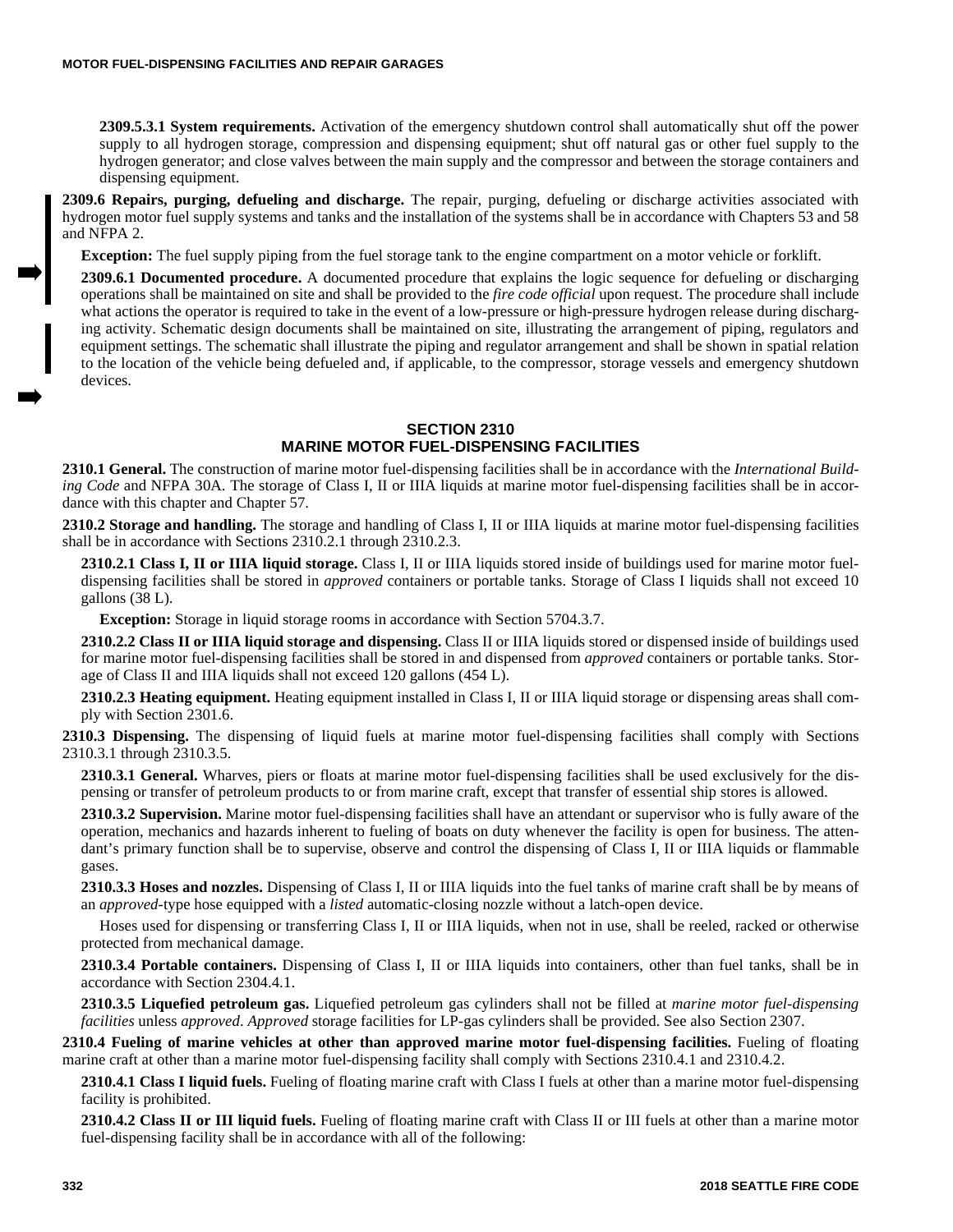- 1. The premises and operations shall be *approved* by the *fire code official*.
- 2. Tank vehicles and fueling operations shall comply with Section 5706.6.
- 3. The dispensing nozzle shall be of the *listed* automatic-closing type without a latch-open device.
- 4. Nighttime deliveries shall only be made in lighted areas.
- 5. The tank vehicle flasher lights shall be in operation while dispensing.
- 6. Fuel expansion space shall be left in each fuel tank to prevent overflow in the event of temperature increase.

**2310.5 Fire prevention regulations.** General fire safety regulations for marine motor fuel-dispensing facilities shall comply with Sections 2310.5.1 through 2310.5.7.

**2310.5.1 Housekeeping.** Marine motor fuel-dispensing facilities shall be maintained in a neat and orderly manner. Accumulations of rubbish or waste oils in excessive amounts shall be prohibited.

**2310.5.2 Spills.** Spills of Class I, II or IIIA liquids at or on the water shall be reported immediately to the fire department and jurisdictional authorities.

**2310.5.3 Rubbish containers.** Containers with tight-fitting or self-closing lids shall be provided for temporary storage of combustible debris, rubbish and waste material. The rubbish containers shall be constructed entirely of materials that comply with any one of the following:

- 1. Noncombustible materials.
- 2. Materials that meet a peak rate of heat release not exceeding 300 kW/m<sup>2</sup> when tested in accordance with ASTM E1354 at an incident heat flux of  $50 \text{ kW/m}^2$  in the horizontal orientation.

**2310.5.4 Marine vessels and craft.** Vessels or craft shall not be made fast to fuel docks serving other vessels or craft occupying a berth at a marine motor fuel-dispensing facility.

**2310.5.5 Sources of ignition.** Construction, maintenance, repair and reconditioning work involving the use of open flames, arcs or spark-producing devices shall not be performed at marine motor fuel-dispensing facilities or within 50 feet (15 240 mm) of the dispensing facilities, including piers, wharves or floats, except for emergency repair work *approved* in writing by the *fire code official.* Fueling shall not be conducted at the pier, wharf or float during the course of such emergency repairs.

**2310.5.5.1 Smoking.** Smoking or open flames shall be prohibited within 50 feet (15 240 mm) of fueling operations. "No Smoking" signs complying with Section 310 shall be posted conspicuously about the premises. Such signs shall have letters not less than 4 inches (102 mm) in height on a background of contrasting color.

**2310.5.6 Preparation of tanks for fueling.** Boat *owners* and operators shall not offer their craft for fueling unless the tanks being filled are properly vented to dissipate fumes to the outside atmosphere.

**2310.5.7 Warning signs.** Warning signs shall be prominently displayed at the face of each wharf, pier or float at such elevation as to be clearly visible from the decks of marine craft being fueled. Such signs shall have letters not less than 3 inches (76 mm) in height on a background of contrasting color bearing the following or *approved* equivalent wording:

# WARNING

#### NO SMOKING—STOP ENGINE WHILE FUELING, SHUT OFF ELECTRICITY

#### DO NOT START ENGINE UNTIL AFTER BELOW DECK SPACES ARE VENTILATED.

**2310.6 Fire protection.** Fire protection features for marine motor fuel-dispensing facilities shall comply with Sections 2310.6.1 through 2310.6.4.

**2310.6.1 Standpipe hose stations.** Fire hose, where provided, shall be enclosed within a cabinet, and hose stations shall be labeled: FIRE HOSE—EMERGENCY USE ONLY.

**2310.6.2 Obstruction of fire protection equipment.** Materials shall not be placed on a pier in such a manner as to obstruct access to fire-fighting equipment or piping system control valves.

**2310.6.3 Access.** Where the pier is designed for vehicular traffic, an unobstructed roadway to the shore end of the wharf shall be maintained for access by fire apparatus.

**2310.6.4 Portable fire extinguishers.** Portable fire extinguishers in accordance with Section 906, each having a minimum rating of 20-B:C, shall be provided as follows:

1. One on each float.

2. One on the pier or wharf within 25 feet (7620 mm) of the head of the gangway to the float, unless the office is within 25 feet (7620 mm) of the gangway or is on the float and an extinguisher is provided thereon.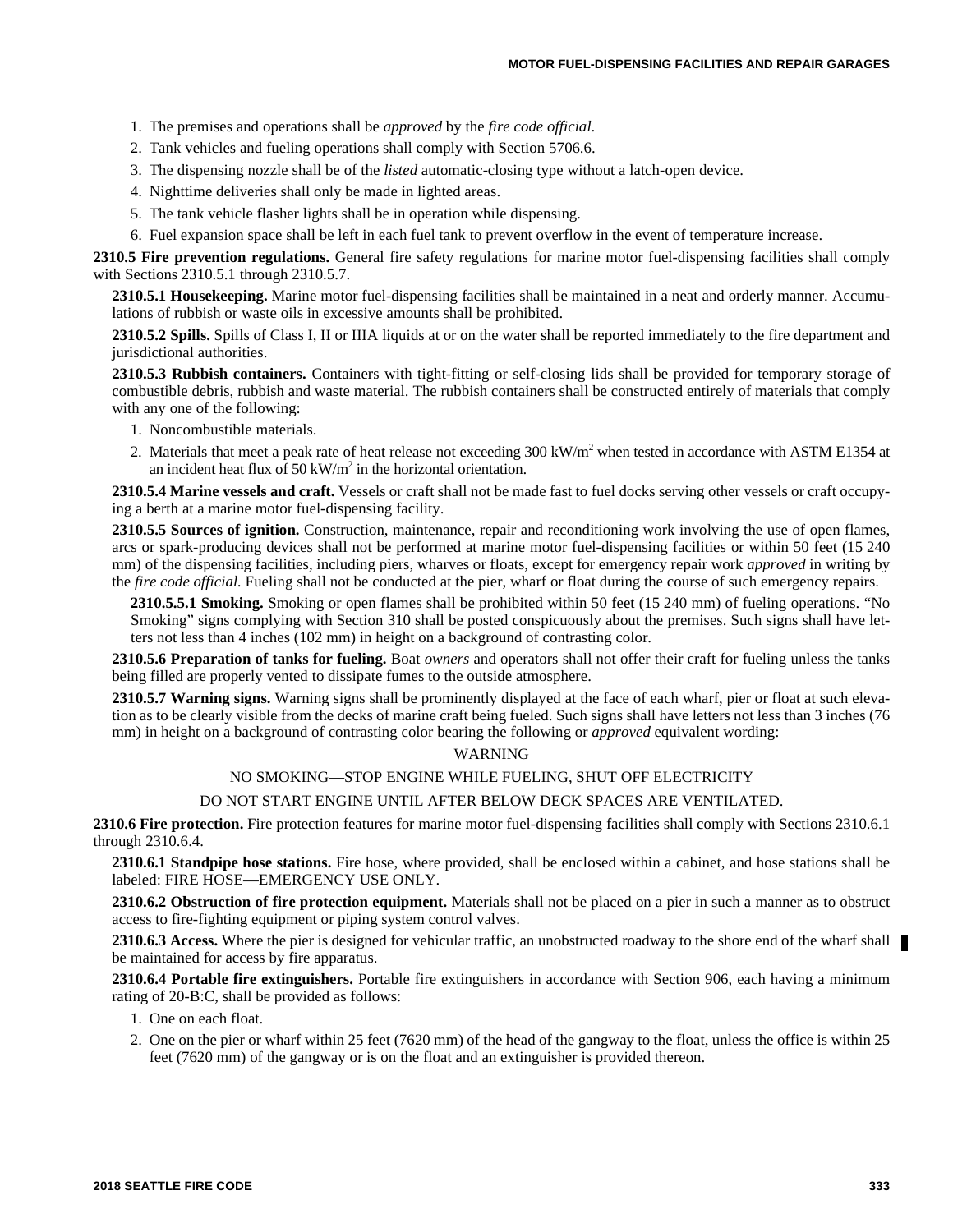# **SECTION 2311 REPAIR GARAGES**

**2311.1 General.** Repair garages shall comply with this section and the *International Building Code*. Repair garages for vehicles that use more than one type of fuel shall comply with the applicable provisions of this section for each type of fuel used.

Where a repair garage includes a motor fuel-dispensing facility, the fuel-dispensing operation shall comply with the requirements of this chapter for motor fuel-dispensing facilities.

**2311.2 Storage and use of flammable and combustible liquids.** The storage and use of flammable and *combustible liquids* in repair garages shall comply with Chapter 57 and Sections 2311.2.1 through 2311.2.4.

**2311.2.1 Cleaning of parts.** Cleaning of parts shall be conducted in *listed* and *approved* parts-cleaning machines in accordance with Chapter 57.

**2311.2.2 Waste oil, motor oil and other Class IIIB liquids.** Waste oil, motor oil and other Class IIIB liquids shall be stored in *approved* tanks or containers, which are allowed to be stored and dispensed from inside repair garages.

**2311.2.2.1 Tank location.** Tanks storing Class IIIB liquids in *repair garages* are allowed to be located at, below or above grade, provided that adequate drainage or containment is provided.

**2311.2.2.2 Liquid classification.** Crankcase drainings shall be classified as Class IIIB liquids unless otherwise determined by testing.

**2311.2.3 Drainage and disposal of liquids and oil-soaked waste.** Garage floor drains, where provided, shall drain to *approved* oil separators or traps discharging to a sewer in accordance with the *International Plumbing Code*. Contents of oil separators, traps and floor drainage systems shall be collected at sufficiently frequent intervals and removed from the premises to prevent oil from being carried into the sewers.

**2311.2.3.1 Disposal of liquids.** Crankcase drainings and liquids shall not be dumped into sewers, streams or on the ground, but shall be stored in *approved* tanks or containers in accordance with Chapter 57 until removed from the premises.

**2311.2.3.2 Disposal of oily waste.** Self-closing metal cans shall be used for oily waste.

**2311.2.4 Spray finishing.** Spray finishing with flammable or *combustible liquids* shall comply with Chapter 24.

**2311.3 Sources of ignition.** Sources of ignition shall not be located within 18 inches (457 mm) of the floor and shall comply with Chapters 3 and 35.

**2311.3.1 Equipment.** Appliances and equipment installed in a repair garage shall comply with the provisions of the *International Building Code,* the *International Mechanical Code* and NFPA 70*.*

**2311.3.2 Smoking.** Smoking shall not be allowed in repair garages except in *approved* locations.

**2311.4 Below-grade areas.** Pits and below-grade work areas in repair garages shall comply with Sections 2311.4.1 through 2311.4.3.

**2311.4.1 Construction.** Pits and below-grade work areas shall be constructed in accordance with the *International Building Code*.

**2311.4.2 Means of egress.** Pits and below-grade work areas shall be provided with *means of egress* in accordance with Chapter 10.

**2311.4.3 Ventilation.** Where Class I liquids or LP-gas are stored or used within a building having a *basement* or pit wherein flammable vapors could accumulate, the *basement* or pit shall be provided with mechanical ventilation in accordance with the *International Mechanical Code*, at a minimum rate of 1-1/2 cubic feet per minute per square foot (cfm/ft<sup>2</sup>) [0.008 m<sup>3</sup>/(s • m<sup>2</sup>)] to prevent the accumulation of flammable vapors.

**2311.5 Vehicles powered by liquefied petroleum gas (LP-gas).** Vehicles powered by LP-gas and the servicing of vehicles powered by LP-gas shall be in compliance with this chapter, Chapter 61 of this code and NFPA 58.

**2311.6 Vehicles powered by liquefied natural gas (LNG) and compressed natural gas (CNG).** LNG vehicles and CNG vehicles shall comply with Sections 2311.6.1 and 2311.6.2, as applicable.

**2311.6.1 Liquefied natural gas (LNG).** LNG vehicle fuel system pressure shall be measured and recorded prior to entering the repair facility. The maximum allowable system pressure shall be not more than 170 psig (1172 kPa). Pressure greater than 170 psig (1172 kPa) shall be reduced by operating the vehicle or limited venting outdoors, as required.

**2311.6.2 Compressed natural gas (CNG).** CNG vehicle fuel system pressure and the ambient temperature shall be measured and recorded prior to entering the repair facility. Pressure greater than the indicated maximum pressure in accordance with Table 2311.6.2 shall be reduced by defueling the vehicle.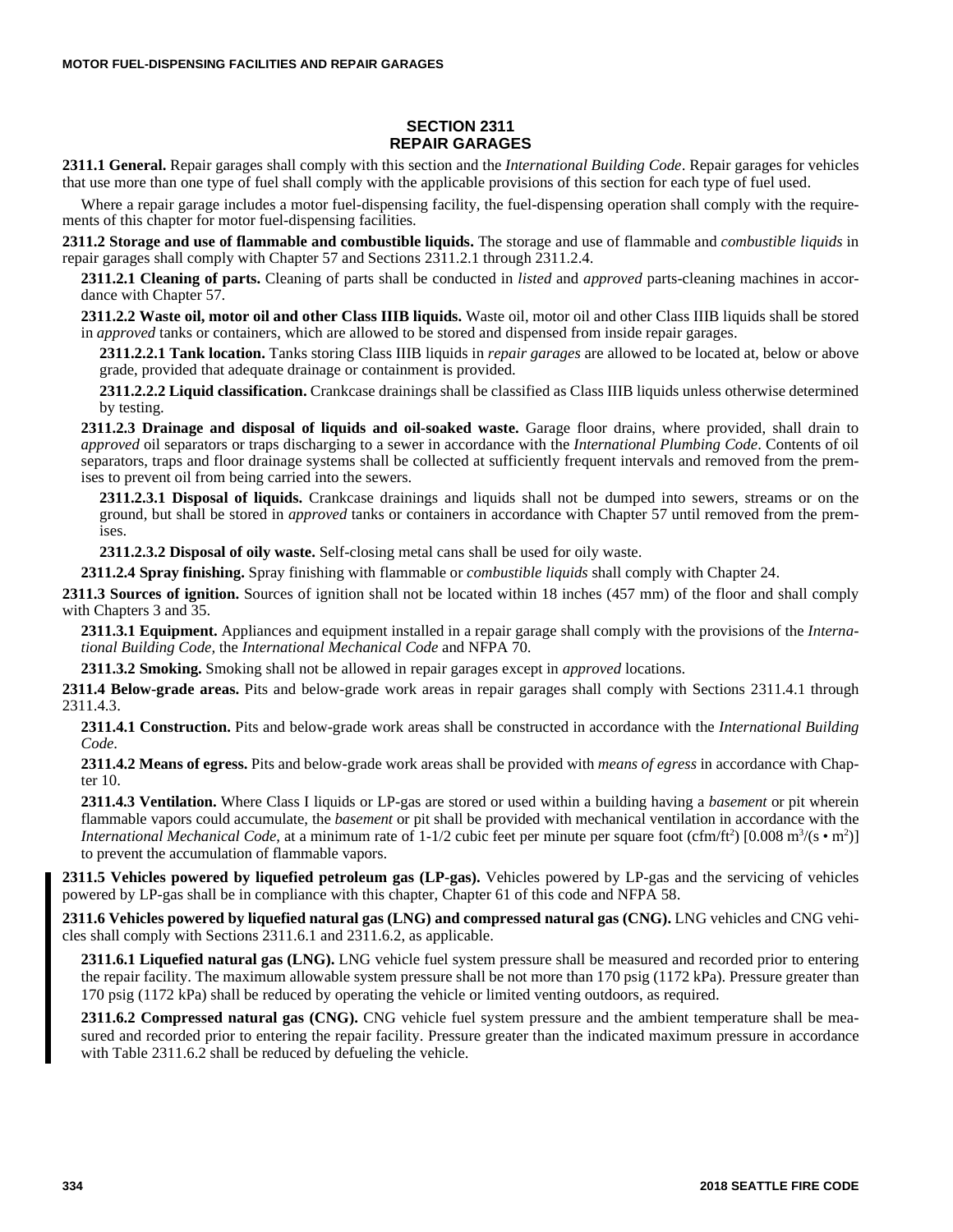| <b>GAS TEMPERATURE °F</b> | PRESSURE IN FULL 3,600 PSI<br><b>CNG CONTAINER, psig</b> |
|---------------------------|----------------------------------------------------------|
| 123.6                     | 4,500                                                    |
| 120                       | 4,455                                                    |
| 110                       | 4,272                                                    |
| 100                       | 4,105                                                    |
| 90                        | 3,936                                                    |
| 80                        | 3,768                                                    |
| 70                        | 3,600                                                    |
| 60                        | 3,432                                                    |
| 50                        | 3,263                                                    |
| 40                        | 3,094                                                    |
| 30                        | 2,926                                                    |
| 20                        | 2,757                                                    |
| 10                        | 2,589                                                    |
| $\overline{0}$            | 2,421                                                    |
| $-10$                     | 2,253                                                    |
| $-20$                     | 2,086                                                    |
| $-30$                     | 1,919                                                    |
| $-40$                     | 1,753                                                    |

| <b>TABLE 2311.6.2</b>                                        |  |  |  |  |  |  |  |
|--------------------------------------------------------------|--|--|--|--|--|--|--|
| TEMPERATURE COMPENSATED CYLINDER PRESSURE TABLE <sup>®</sup> |  |  |  |  |  |  |  |

For SI:  $^{\circ}C = [(^{\circ}F) - 32]/1.8$ , 1 psig = 6.895 kPa.

a. 3,600 psi service pressure calculated from the standard gas composition used to create the gasoline gallon equivalent (GGE).

**2311.7 Fire extinguishers.** Fire extinguishers shall be provided in accordance with Section 906.

**2311.8 Repair garages for vehicles fueled by lighter-than-air fuels.** The room, motor vehicle repair booth or motor vehicle repair space containing repair garage activities for the conversion or repair of vehicles that use CNG, LNG, hydrogen or other lighter-than-air motor fuels shall be in accordance with Sections 2311.8 through 2311.8.11 in addition to the other requirements of Section 2311. Repair garages for the repair of vehicles that use hydrogen fuel shall be in accordance with this code and NFPA 2.

#### **Exceptions:**

- 1. Repair garages where work is conducted only on vehicles that have been defueled and their systems purged with nitrogen gas, and where standard operating procedures to document and maintain the fueling status throughout repair operations are approved.
- 2. Repair garages where work is not performed on the fuel system and is limited to exchange of parts and maintenance not requiring open flame or welding on the CNG-, LNG-, hydrogen- or other lighter-than-air-fueled motor vehicle.
- 3. Repair garages for hydrogen-fueled vehicles where work is not performed on the hydrogen storage tank and is limited to the exchange of parts and maintenance not requiring open flame or welding on the hydrogen-fueled vehicle. During the work, the entire hydrogen fuel system shall contain less than 200 cubic feet  $(5.6 \text{ m}^3)$  of hydrogen.
- 4. Repair garages for natural-gas-fueled vehicles where work is not being performed on the fuel storage tank, and is limited to the exchange of parts and maintenance not requiring open flame or welding on the natural-gas-fueled vehicle. During the work, the natural gas, in the vehicle fuel tank shall contain a pressure of not more than 250 psi at 70ºF (1724  $kPa$  at  $21^{\circ}$ C).

**2311.8.1 Preparation of vehicles for repair.** For vehicles powered by gaseous fuels, the fuel shutoff valves shall be closed prior to repairing any portion of the vehicle fuel system.

Vehicles powered by gaseous fuels in which the fuel system has been damaged shall be inspected and evaluated for fuel system integrity prior to being brought into the repair garage. The inspection shall include testing of the entire fuel delivery system for leakage.

**2311.8.2 Repair garages used for the repair of hydrogen-fueled vehicles.** Repair garages used for the repair of hydrogenfueled vehicles shall be provided with an *approved* exhaust ventilation system in accordance with the *International Mechanical Code* and Chapter 6 of NFPA 2.

**2311.8.3 Motor vehicle repair rooms.** Motor vehicle repair rooms shall be enclosed with not less than 1-hour fire barriers constructed in accordance with Section 707 of the *International Building Code*, or horizontal assemblies constructed in accordance with Section 711 of the *International Building Code*, or both, with 1-hour rated opening protectives.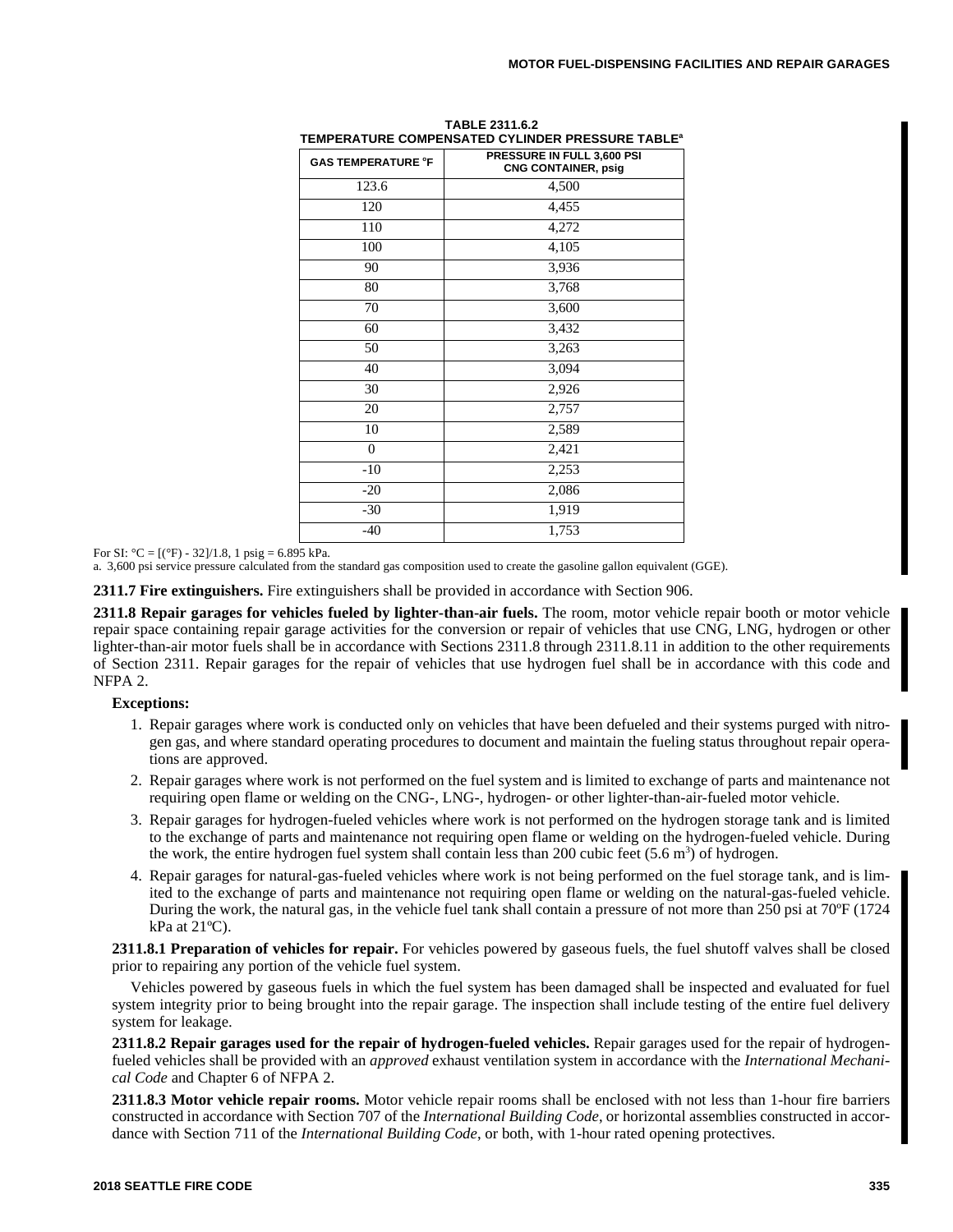**2311.8.4 Motor vehicle repair booths.** The design and construction of motor vehicle repair booths shall be in accordance with Sections 2311.8.4.1 through 2311.8.4.4.

**2311.8.4.1 Construction.** Motor vehicle repair booths shall be constructed of approved noncombustible materials. Where walls or ceiling assemblies are constructed of sheet metal, single-skin assemblies shall be not thinner than 0.0478 inch (18) gage) (1.2 mm) and each sheet of double-skin assemblies shall be not thinner than 0.0359 inch (20 gage) (0.9 mm). Structural sections of motor vehicle repair booths shall be sealed in an *approved* manner.

**2311.8.4.2 Surfaces.** The interior surfaces of motor vehicle repair booths shall be constructed to permit the free passage of exhaust air from all parts of the interior.

**2311.8.4.3 Means of egress.** *Means of egress* shall be provided in accordance with Chapter 10.

**Exception:** *Means of egress* doors from premanufactured motor vehicle repair booths shall be not less than 30 inches (762 mm) in width by 80 inches (2032 mm) in height.

**2311.8.4.4 Clear space.** Motor vehicle repair booths shall be installed so that all parts of the booth be provided with *ready access* for cleaning. A clear area of not less than 3 feet (914 mm) wide shall be maintained on all sides of the motor vehicle repair booth. This clear area shall be kept free of any storage or combustible construction.

#### **Exceptions:**

- 1. This requirement shall not prohibit locating a motor vehicle repair booth closer than 3 feet (914 mm) to or directly against an interior partition, wall or floor/ceiling assembly that has a fire-resistance rating of not less than 1 hour, provided that the motor vehicle repair booth can be adequately maintained and cleaned.
- 2. This requirement shall not prohibit locating a motor vehicle repair booth closer than 3 feet (914 mm) to an exterior wall or a roof assembly, provided that the wall or roof is constructed of noncombustible material and the motor vehicle repair booth can be adequately maintained and cleaned.

**2311.8.5 Motor vehicle repair spaces.** Where such spaces are not separately enclosed, noncombustible spray curtains shall be provided to restrict the spread of flammable gases.

**2311.8.6 Fire protection.** Motor vehicle repair booths or spaces installed in a room or area protected by an *automatic sprinkler system* shall have the protection extended to include the inside of the motor vehicle repair booth or space.

**2311.8.7 Fire extinguishers.** Portable fire extinguishers complying with Section 906 shall be provided for motor vehicle repair rooms, motor vehicle repair booths or motor vehicle repair spaces.

**2311.8.8 Exhaust ventilation system.** Repair garages used for the repair of CNG, LNG, or other lighter-than-air motor fuels other than hydrogen shall be provided with an *approved* mechanical ventilation system. The mechanical exhaust ventilation system shall be in accordance with the *International Mechanical Code* and Sections 2311.8.8.1 and 2311.8.8.2.

**Exception:** Where *approved* by the *fire code official*, natural ventilation shall be permitted in lieu of mechanical exhaust ventilation.

**2311.8.8.1 Design.** For indoor locations, air supply inlets and exhaust outlets for mechanical ventilation shall be arranged to provide uniformly distributed air movement with inlets uniformly arranged on walls near floor level and outlets at the high point of the room in walls or the roof.

Failure of the ventilation system shall cause the fueling system to shut down.

The exhaust ventilation rate shall be not less than 1 cubic foot per minute  $(0.03 \text{ m}^3/\text{minute})$  per 12 cubic feet  $(34 \text{ m}^3)$  of room volume.

**2311.8.8.2 Operation.** The mechanical exhaust ventilation system shall operate continuously.

**Exceptions:**

- 1. Mechanical exhaust ventilation systems that are interlocked with a gas detection system designed in accordance with Sections 2311.8.9 through 2311.8.9.2.
- 2. Mechanical exhaust ventilation systems in repair garages that are used only for repair of vehicles fueled by liquid fuels or odorized gases, such as CNG, where the ventilation system is electrically interlocked with the lighting circuit.

**2311.8.9 Gas detection system.** Repair garages used for repair of vehicles fueled by nonodorized gases including, but not limited to, hydrogen and nonodorized LNG, shall be provided with a gas detection system that complies with Section 916. The gas detection system shall be designed to detect leakage of nonodorized gaseous fuel. Where lubrication or chassis service pits are provided in garages used for repairing nonodorized LNG-fueled vehicles, gas sensors shall be provided in such pits.

**2311.8.9.1 System activation.** Activation of the gas detection alarm shall result in all of the following:

- 1. Initiation of local audible and visual alarms in approved locations.
- 2. Deactivation of heating systems located in the repair garage.